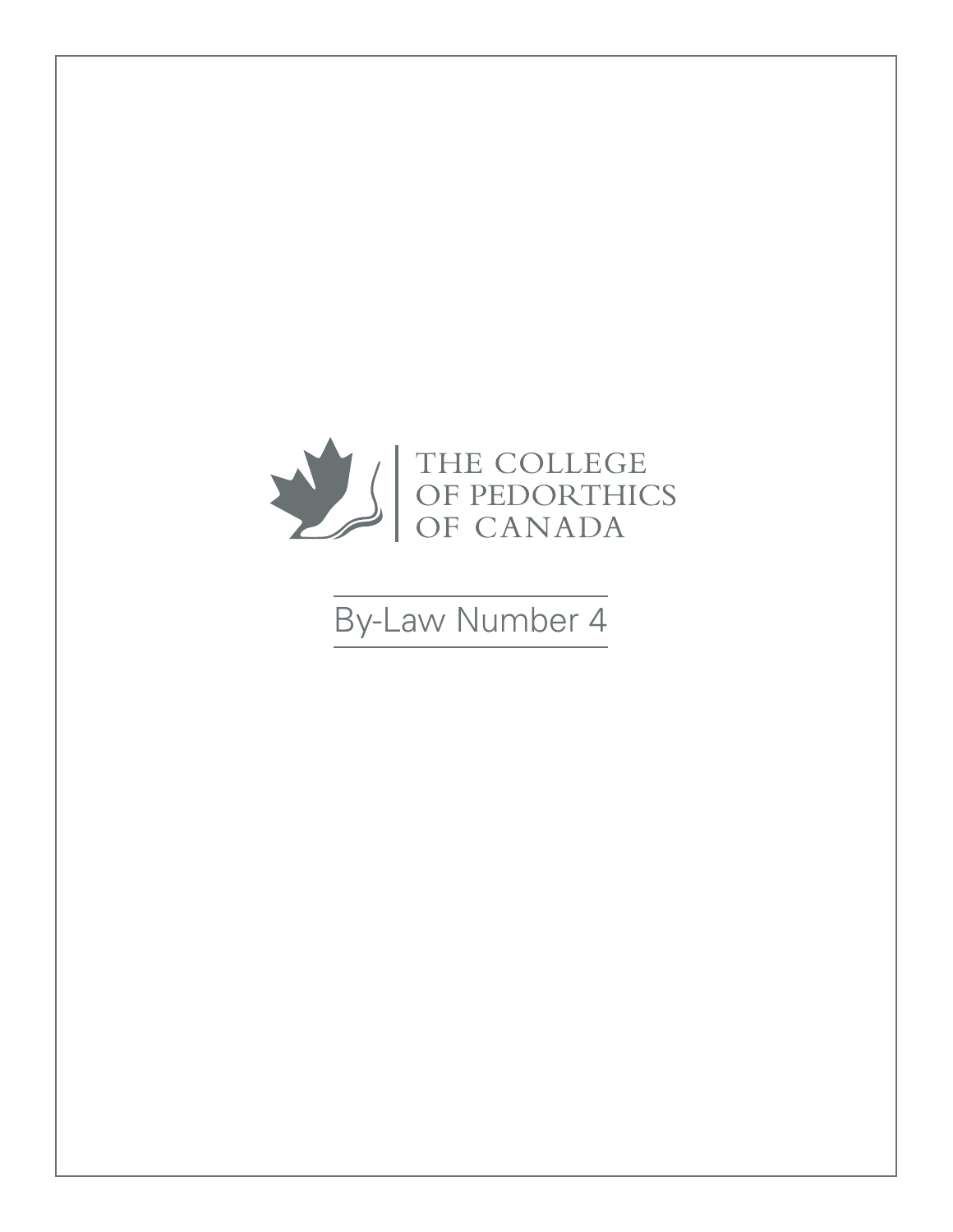## **INDEX**

| $\mathbf{1}$ . |                                                  |  |  |
|----------------|--------------------------------------------------|--|--|
| 2.             |                                                  |  |  |
| 3.             |                                                  |  |  |
| 4.             |                                                  |  |  |
| 5.             |                                                  |  |  |
| 6.             |                                                  |  |  |
| 7.             |                                                  |  |  |
| 8.             |                                                  |  |  |
| 9.             |                                                  |  |  |
|                |                                                  |  |  |
| 10.            |                                                  |  |  |
|                |                                                  |  |  |
| 11.            |                                                  |  |  |
| 12.            |                                                  |  |  |
| 13.            |                                                  |  |  |
| 14.            |                                                  |  |  |
| 15.            |                                                  |  |  |
| 16.            |                                                  |  |  |
| 17.            |                                                  |  |  |
| 18.            |                                                  |  |  |
| 19.            |                                                  |  |  |
| 20.            | PARTICIPATION IN MEETING BY OTHER MEANS 11       |  |  |
| 21.            |                                                  |  |  |
| 22.            |                                                  |  |  |
| 23.            |                                                  |  |  |
| 24.            |                                                  |  |  |
| 25.            | FOR THE PROTECTION OF DIRECTORS AND OFFICERS  13 |  |  |
| 26.            |                                                  |  |  |
|                |                                                  |  |  |
|                |                                                  |  |  |
| 27.            |                                                  |  |  |
| 28.            | REMUNERATION AND REMOVAL OF OFFICERS  14         |  |  |
| 29.            |                                                  |  |  |
| 30.            |                                                  |  |  |
| 31.            |                                                  |  |  |
| 32.            |                                                  |  |  |
|                | <b>DOCUMENTS AND TRANSACTIONS.</b>               |  |  |
|                |                                                  |  |  |
|                |                                                  |  |  |
|                |                                                  |  |  |
| 35.            |                                                  |  |  |
| 36.            | SPECIAL GENERAL MEETING OF THE MEMBERS  16       |  |  |
| 37.            |                                                  |  |  |
| 38.            |                                                  |  |  |
| 39.            | OMISSION OF NOTICE FOR MEETING OF THE MEMBERS 18 |  |  |
| 40.            |                                                  |  |  |
| 41.            |                                                  |  |  |
| 42.            |                                                  |  |  |
|                |                                                  |  |  |
|                |                                                  |  |  |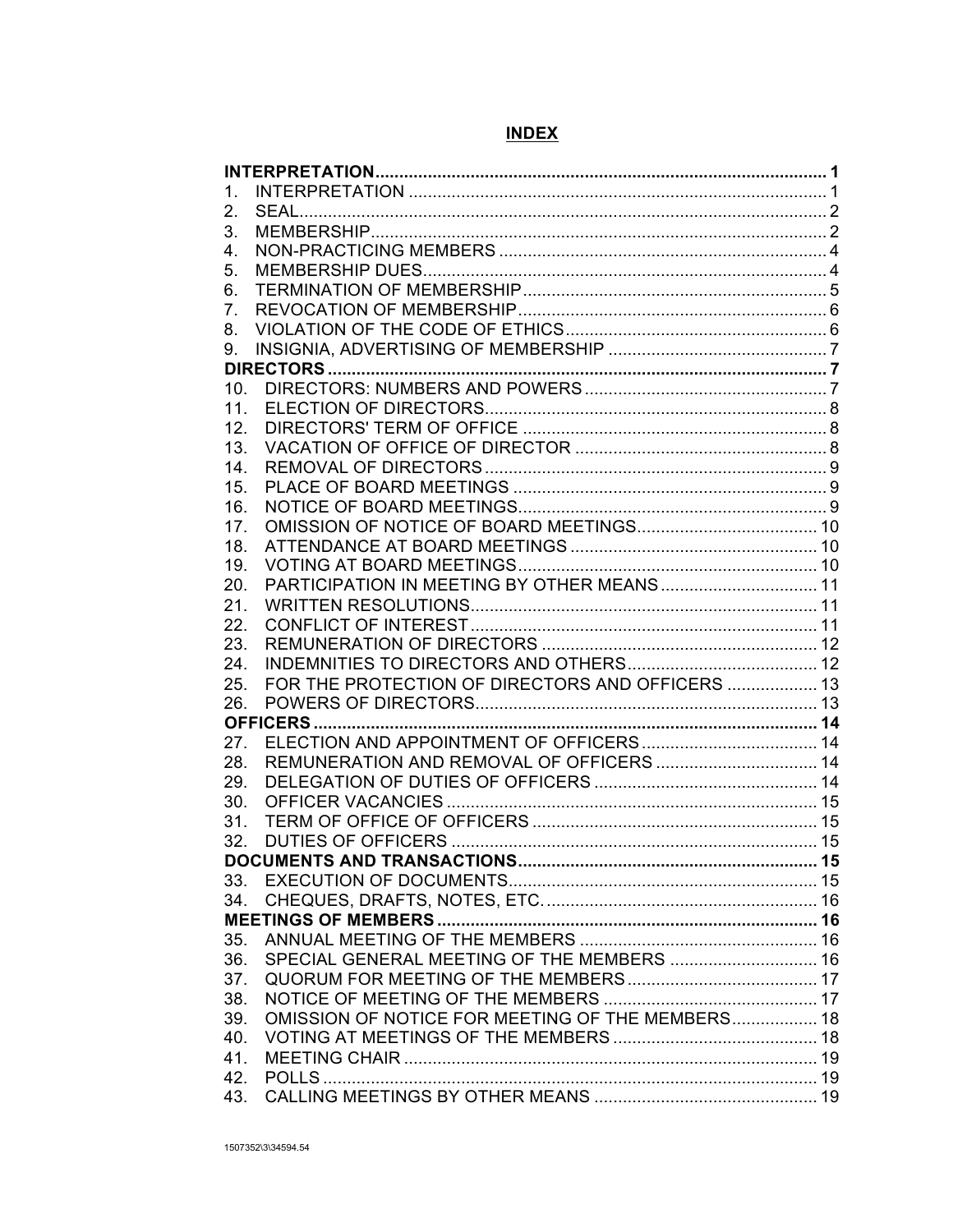|        |                                                    | 20  |
|--------|----------------------------------------------------|-----|
|        |                                                    | 20  |
|        |                                                    |     |
|        |                                                    | 20  |
|        |                                                    | 20  |
|        | 47. ENACTMENT, REPEAL AND AMENDMENT OF BY-LAWS  20 |     |
| 48.    |                                                    |     |
|        |                                                    | .21 |
| 49.    |                                                    |     |
| 50.    |                                                    |     |
| $51 -$ |                                                    |     |
|        |                                                    |     |
|        |                                                    |     |
|        |                                                    |     |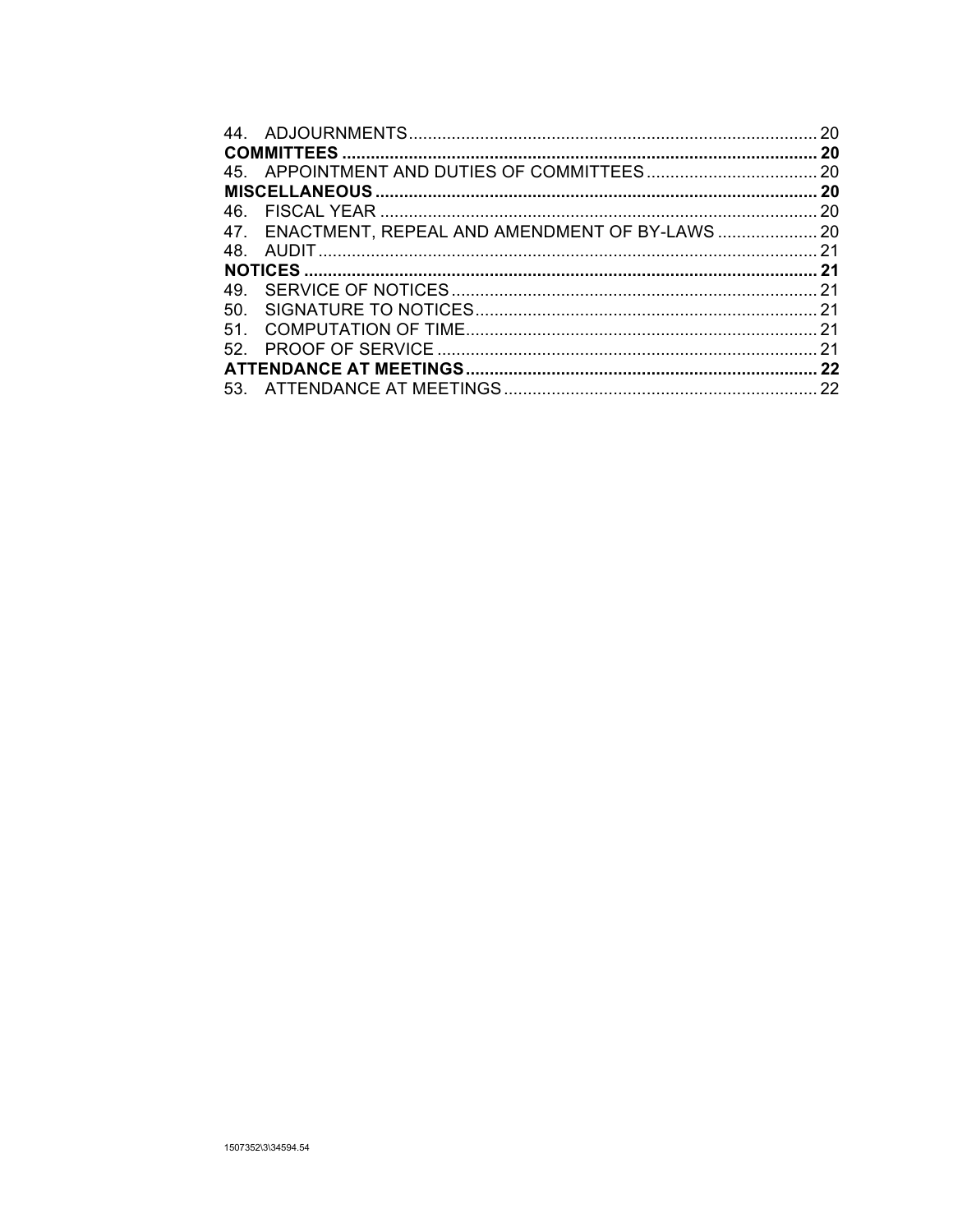#### **BY-LAW NO. 4**

A by-law relating generally to the conduct of the affairs of

## **THE COLLEGE OF PEDORTHICS OF CANADA**

BE IT ENACTED AND IT IS HEREBY ENACTED as a by-law of

## **THE COLLEGE OF PEDORTHICS OF CANADA** (hereinafter called the "**College**")

as follows:

#### **INTERPRETATION**

#### 1. **INTERPRETATION**

In this By-law and all other by-laws of the College, unless the context otherwise specifies or requires:

- (a) "**Accountant**" has the meaning set out in **Section 35** hereof;
- (b) "**Act**" means the Canada Not-for-profit Corporations Act, S.C. 2009, c. 23, as from time to time amended, and every statute that may be substituted therefor and, in the case of such amendment or substitution, any references in the bylaws of the College shall be read as referring to the amended or substituted provisions therefor;
- (c) "**Annual Meeting**" has the meaning set out in **paragraph 3(b)(i)** hereof;
- (d) "**Board**" means the board of directors of the College;
- (e) "**business days**" has the meaning set out in **Section 51** hereof;
- (f) "**By-law**" means this by-law no. 4 of the College, as it may be amended from time to time;
- (g) "**Certified Member Director**" has the meaning set out in **paragraph 10(a)(i)** hereof;
- (h) "**Code of Ethics**" has the meaning set out in **paragraph 3(c)(i)** hereof;
- (i) "**Code of Ethics violations**" has the meaning set out in **Subsection 8(c)** hereof;
- (j) "**Director**" means an individual member of the Board;
- (k) "**Member**" means a person who falls into at least one of the categories described in **Subsection 3(a)**, and "**Members**" means more than one such person;
- (l) "**Officer**" means a person described in **Subsection 27(a)** hereof;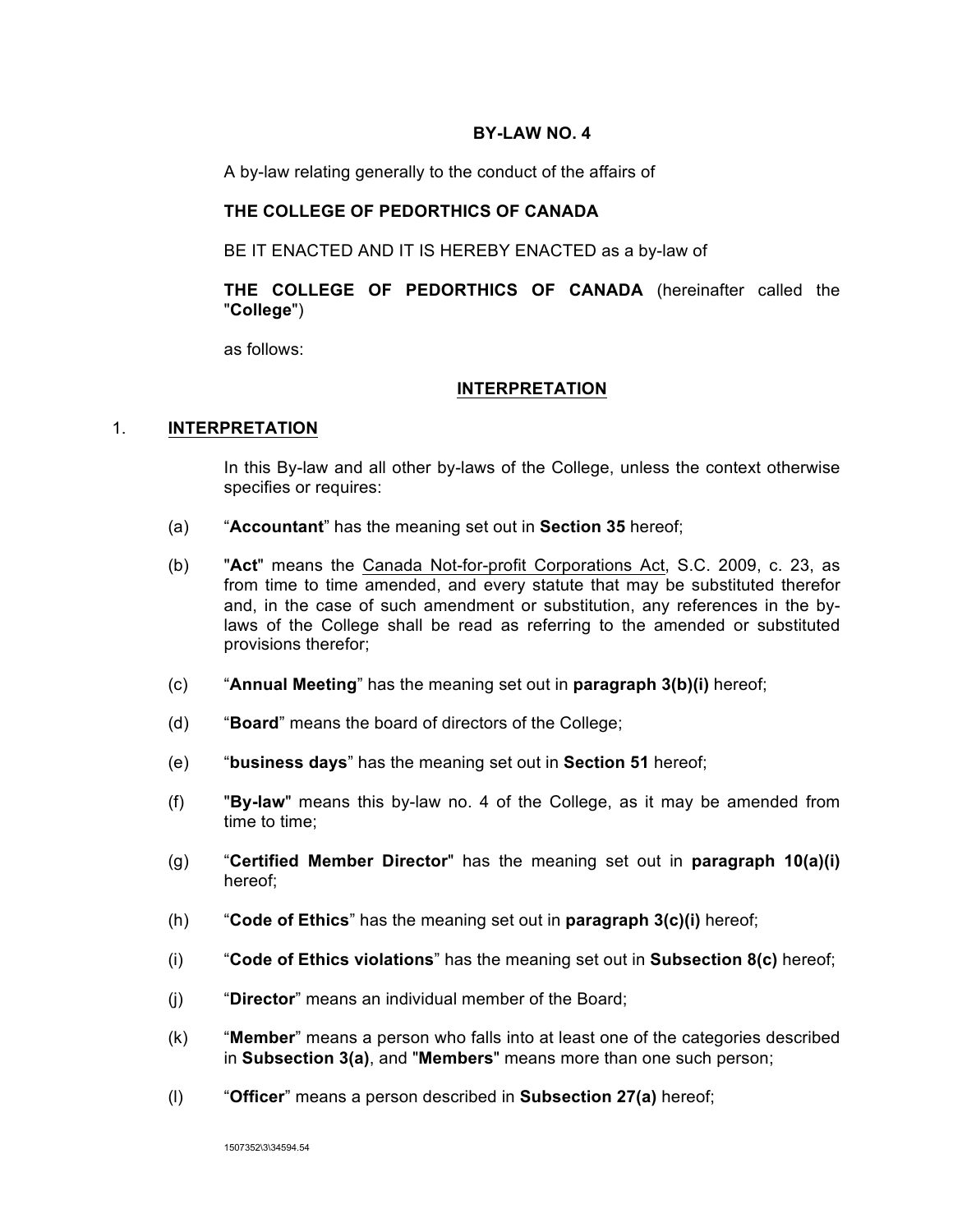- (m) "**other instruments**" has the meaning set out in **Subsection 33(e)** hereof;
- (n) "**PAC**" means the Pedorthic Association of Canada/ Association de podo-orthesie du Canada;
- (o) "**Profession**" has the meaning set out in **paragraph 3(c)(iv)** hereof;
- (p) "**Public Representative Director**" has the meaning set out in **paragraph 10(a)(ii)** hereof;
- (q) "**Registrar**" has the meaning set out in **Subsection 33(a)** hereof;
- (r) "**Special General Meeting**" has the meaning set out in **Section 36** hereof;
- (s) all terms contained in this By-law which are not otherwise defined in this By-law or in the other by-laws of the College, but which are defined in the Act, shall have the meanings given to such terms in the Act;
- (t) words importing the singular number only, shall include the plural and vice versa, as the context may require; words importing the masculine gender shall include the feminine and neuter genders, as the context may require; words importing persons shall include bodies corporate, corporations, companies, partnerships, syndicates, trusts and any number of aggregate of persons, as the context may require; and
- (u) the headings used in this By-law are inserted for reference purposes only and are not to be considered or taken into account in construing the terms or provisions thereof or to be deemed in any way to clarify, modify or explain the effect of any such terms or provisions.

## 2. **SEAL**

The seal, an impression whereof is stamped in the margin hereof, shall be the seal of the College. The seal shall be retained in the custody of the registered office of the College.

## 3. **MEMBERSHIP**

- (a) **Membership Classes**: Membership in the College shall be divided into four (4) classes:
	- (i) C Ped MC, being Certified Pedorthic Master Craftsman;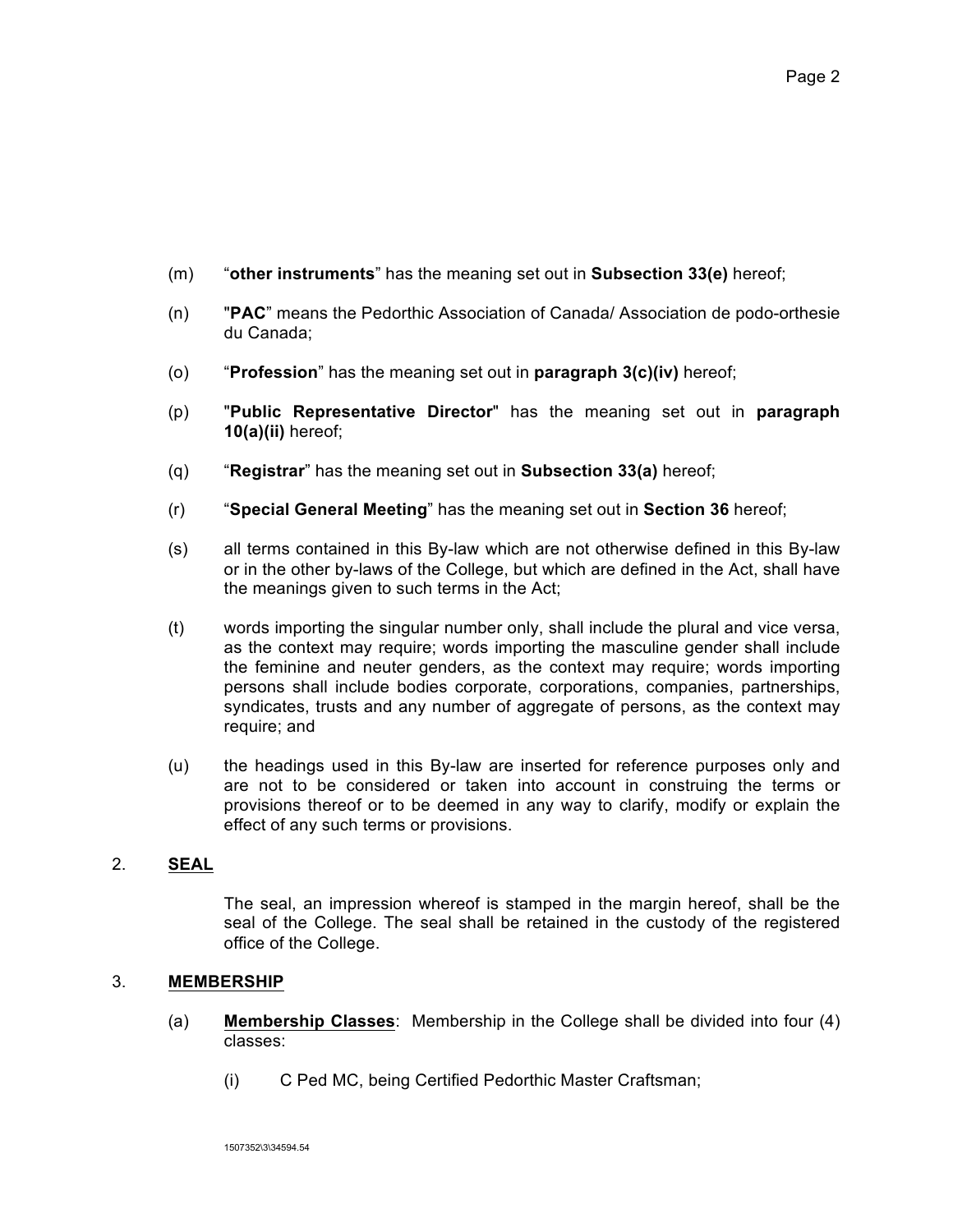- (ii) C Ped (C), being Certified Pedorthist (Canada);
- (iii) C Ped Tech (C), being Certified Pedorthic Technician (Canada); and
- (iv) C.O.F.S., being Certified Orthopaedic Footwear Specialist, which is a closed category of membership except for those persons able to demonstrate that they hold such a designation.
- (b) **Right to Vote and Serve**: Subject to **Subsection 4(e)** and **Subsection 40(a)** hereof (which provide that Non-practicing Members shall not vote nor be eligible to serve as Directors or Officers and that no Member shall be entitled to vote unless the Member has paid all dues or fees, if any, then payable by the Member), Members shall be:
	- (i) entitled to vote at the annual general meeting of the Members required by the Act (the "**Annual Meeting**") for the election of the Board; and
	- (ii) eligible to serve as Directors and Officers.
- (c) **Members' Obligations**: All Members shall:
	- (i) adhere to the Code of Ethics and Standards of Practice of the College (the "**Code of Ethics**");
	- (ii) maintain continuing education points as laid out by the Continuing Education Points Committee;
	- (iii) maintain membership in PAC; and
	- (iv) possess a minimum of one million dollars (\$1,000,000.00) of liability insurance, provided that Non-practicing Members shall not be required to possess such insurance during the time period in which they are not working in pedorthics (the "**Profession**").
- (d) **Admission and Right to Decline**: Any individual who complies with the requirements prescribed by this **Section 3** may be admitted to membership in the College, from time to time, by resolution to that effect passed by the Board (or by such other admission method as the Board may prescribe, by resolution), and upon payment of all applicable membership dues. The College reserves the right to decline the membership application or renewal of any individual who does not meet the aforementioned Members' obligations, or such other requirements as the Board may establish, by resolution.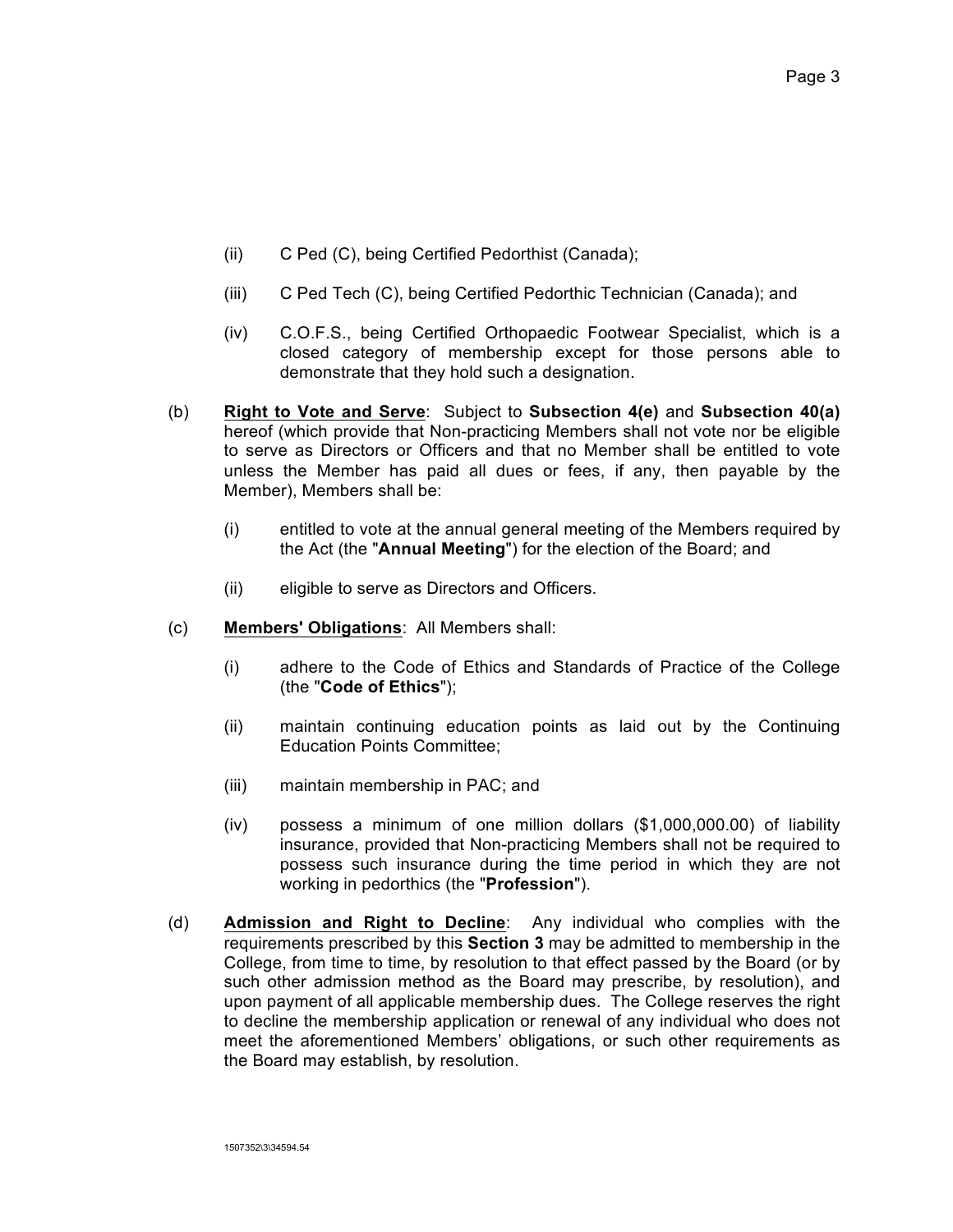## 4. **NON-PRACTICING MEMBERS**

- (a) Non-practicing Members are Members of any class who are not working in the Profession, but who wish to maintain a link to the Profession. For greater certainty, Non-practicing Members are not a separate class of Members.
- (b) A Non-practicing Member must maintain continuing education points and can hold Non-practicing Member status for no more than two (2) consecutive years. If a Non-practicing Member's period of inactivity exceeds two (2) years, a letter must be written to the Board for approval of an extension of such period of inactivity, which approval is at the discretion of the Board.
- (c) The names and addresses of Non-practicing Members will be listed in the directory maintained by the College under Non-practicing Members.
- (d) If a Non-practicing Member resumes the practice of the Profession, such Nonpracticing Member shall resume payment of full membership dues for the applicable membership category upon such resumption of membership. Thereafter, the Member shall cease to be a Non-practicing Member.
- (e) Non-practicing Members shall not be entitled to:
	- (i) vote at the Annual Meeting; or
	- (ii) serve as Directors or Officers.

## 5. **MEMBERSHIP DUES**

- (a) **Membership Dues**: Dues for Members shall be established by the Board from time to time and shall be payable each year.
- (b) **Non-practicing Membership Dues**: Non-practicing Membership shall be offered at a reduced cost established by the Board, from time to time, and shall be payable each year.
- (c) **Payment of Membership Dues**: All membership dues shall be payable upon each Member's receipt of notification of passing the fitness to practice examinations, and yearly thereafter.
- (d) **Dishonored or NSF Payments**: The College reserves the right to charge fees, as established by the Board, from time to time, for any payments which are returned NSF or otherwise dishonored.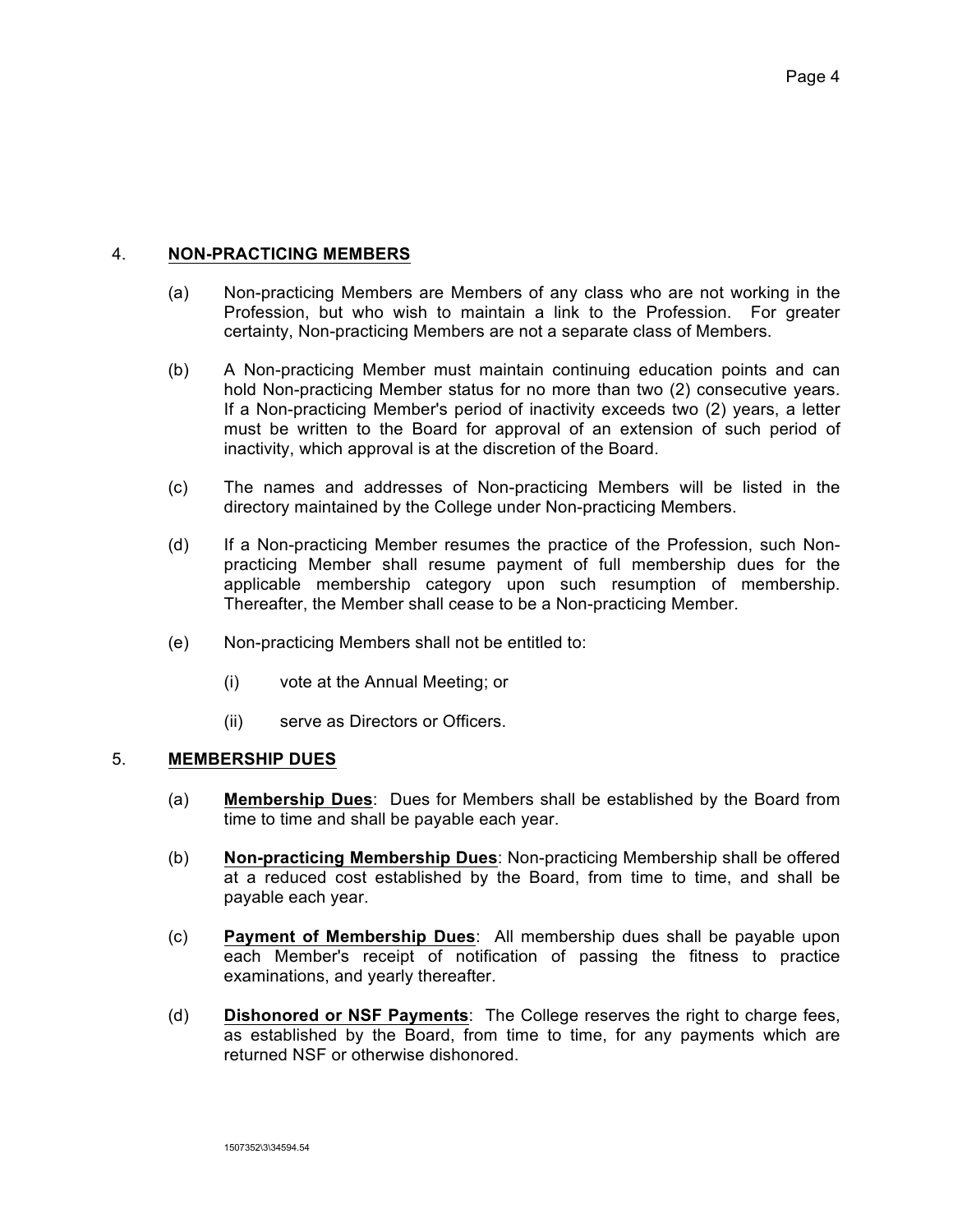- (e) **Failure to Pay**: Membership dues shall be payable each year at the time established by the Board. Failure to pay membership dues within thirty (30) days of such date shall cause cancellation of membership and certification. Membership may be restored upon the delinquent Member showing the Board good cause, in the Board's sole discretion, for failure to make payment within the stipulated period and upon payment of the dues in arrears.
- (f) **Late Fees**: The Board reserves the right to charge late fees for the failure to pay membership dues within the time established by the Board.
- (g) **Waiver**: The Board may waive dues for any reason, in its sole discretion, and without restricting the generality of the foregoing, illness and temporary or permanent retirement.

## 6. **TERMINATION OF MEMBERSHIP**

- (a) **Non-Transferable.** Membership and certification are not transferable, and lapse and cease to exist:
	- (i) upon the Member's death;
	- (ii) when the Member's period of membership expires;
	- (iii) when the Member ceases to be a Member, by resignation or otherwise, in accordance with the By-laws,

provided always that:

- (iv) any Member shall cease to be a Member, upon a resolution to that effect being passed by a majority vote of the Board; and
- (v) any such Member whose membership and certification has lapsed and ceased to exist shall be eligible to be re-admitted to membership in the College, in accordance with this By-law.
- (b) **Re-Admission.** A former Member may be re-admitted to membership in the College, by resolution to that effect passed by the Board, provided that such former Member meets the requirements provided in **Subsection 3(b)** hereof and, if the Member is a Non-practicing Member, **Section 4** hereof. Upon a former Member receiving notification of approval of such former Member's re-admission to membership in the College, such re-admitted former Member shall pay all membership dues payable in connection with such re-admission in the manner specified by the College or the Board, as the case may be, and yearly thereafter.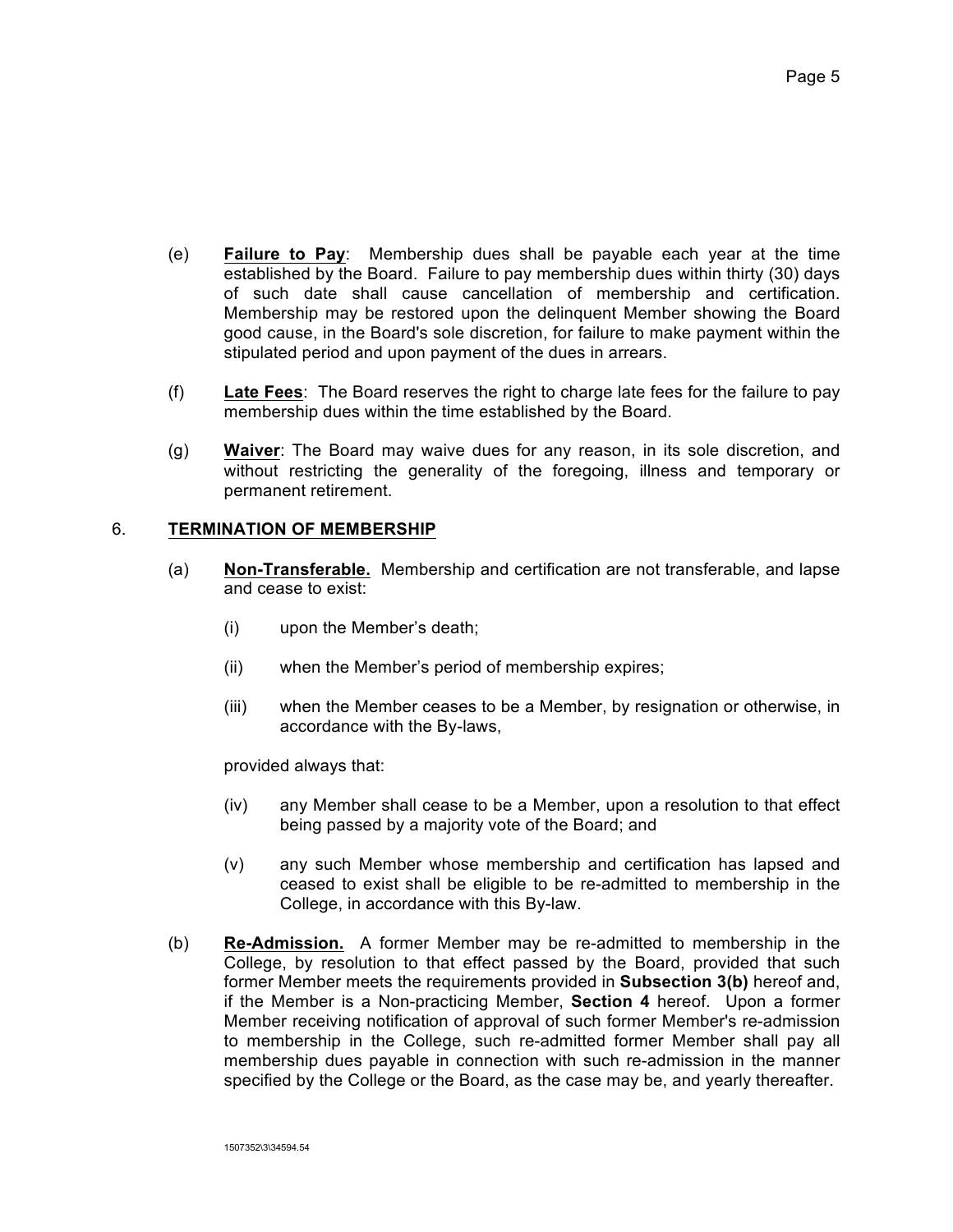(c) **Termination.** A Member may terminate such Member's membership in the College by delivering notice in writing of such Member's intention to so terminate, and such termination shall take effect upon receipt of such notice by an Officer.

## 7. **REVOCATION OF MEMBERSHIP**

- (a) **Revocation**: The Board may revoke the membership of any Member for:
	- (i) failure to pay dues;
	- (ii) violation of any by-laws of the College or any amendments thereto, including, without limitation, this By-law;
	- (iii) violation of any agreement, rule, or practice properly adopted by the College, such as the Code of Ethics; or
	- (iv) any conduct prejudicial to the interests of the Profession.
- (b) **Return of Materials**: Upon revocation of membership, the former Member shall return all materials in such Member's possession, including, but not limited to, insignia, certificates or plaques pertaining to the College, to the proper Officers.

## 8. **VIOLATION OF THE CODE OF ETHICS**

- (a) **Review and Investigation**: In instances involving allegations of Code of Ethics violations:
	- (i) the Board, or an individual or committee duly appointed by the Board for that purpose, shall investigate complaints in the manner outlined in the Complaints and Discipline Rules and Procedures; and
	- (ii) all reviews and investigations conducted by the Board, or an individual or committee duly appointed by the Board for that purpose, will be undertaken while maintaining all persons' dignity, and all deliberations shall be made with the goals of protecting the public.
- (b) **Legal Challenge**: If a person chooses to appeal or otherwise challenge the decisions of the Board or the individual or committee appointed by the Board, for the purpose of this **Section 8** (as the case may be), the Chair will be informed and the Board will make such decisions as are necessary in relation to legal challenge. When a member of the Board or the Executive Director is involved in a complaint or in matters relating to the complaint, he/she will be disqualified from participating in any meetings or deliberations regarding such complaint, unless such participation is required by legal counsel.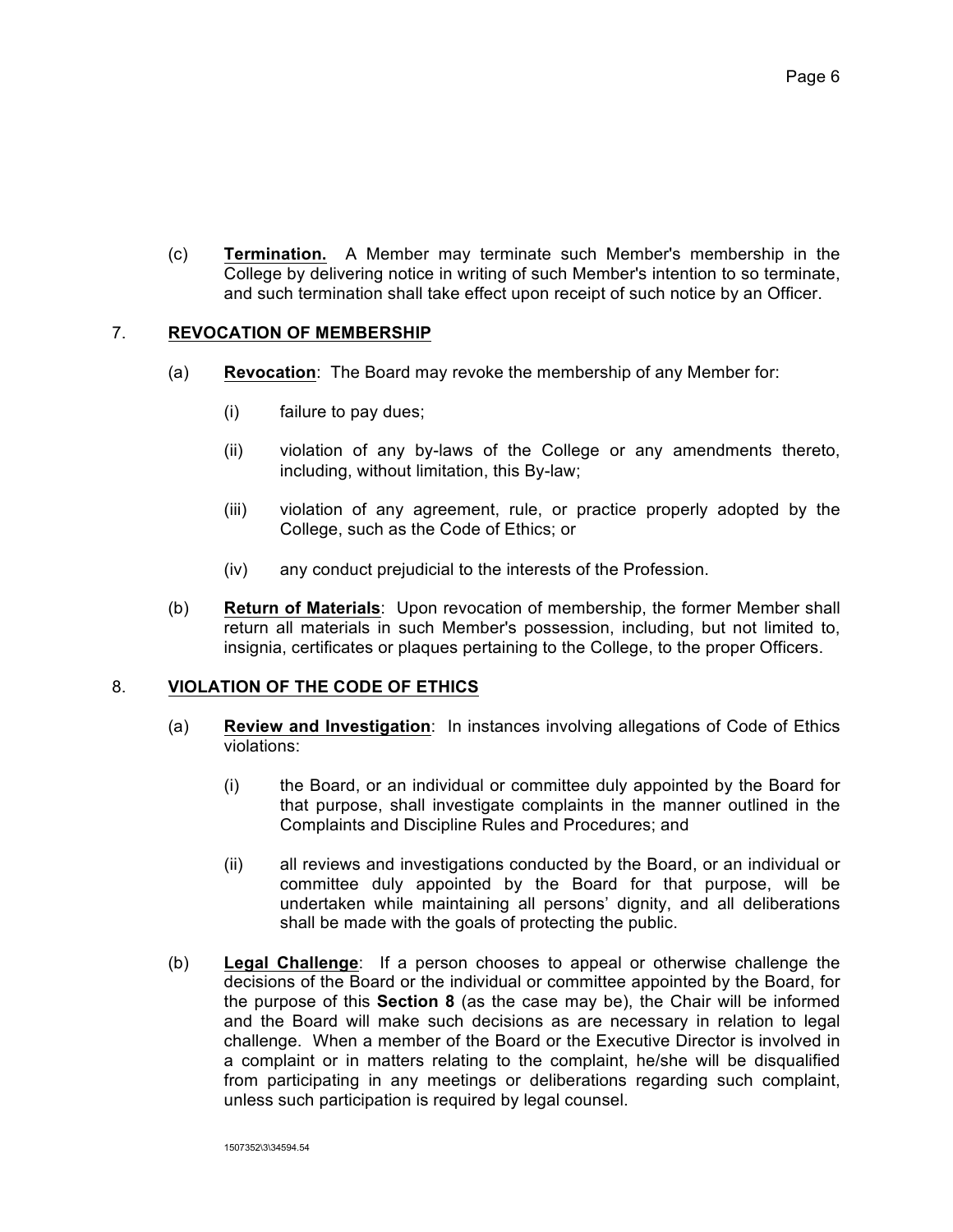(c) **Interpretation**: For the purposes of this By-law, "**Code of Ethics violations**" means violations of the Code of Ethics.

## 9. **INSIGNIA, ADVERTISING OF MEMBERSHIP**

- (a) **Prohibition**: No Member shall exhibit any seal, insignia, membership certificate or plaque indicating membership or certification or any other status in the College, except as approved by the Board.
- (b) **Property of the College**: Any seal, insignia, membership certificate or plaque approved in accordance with **Subsection 9(a)** hereof shall remain the property of the College at all times.

## **DIRECTORS**

## 10. **DIRECTORS: NUMBERS AND POWERS**

- (a) **Board**: The affairs of the College shall be managed by the Board. The Board shall consist of no less than six (6) and no more than twelve (12) Directors, provided that:
	- (i) a minimum of five (5) Directors shall be Members, elected in accordance with **Subsection 12(a)** hereof (individually, a "**Certified Member Director**" and collectively, the "**Certified Member Directors**"); and
	- (ii) a minimum of one (1) and a maximum of two (2) Directors shall be elected representatives of the public, elected in accordance with **Subsection 12(a)** hereof (individually, a "**Public Representative Director**" and collectively, the "**Public Representative Directors**"), who shall assist and advise the Board and such committees as the Board may direct, from time to time, as to those matters which affect the public interest with a view to representing and protecting the public interest. A Public Representative Director may serve on any committees established by the Board.
- (b) **Quorum**: A majority of the Directors then in office shall constitute a quorum for meetings of the Board.
- (c) **Limitation**: An individual who is a member of the current board of directors of PAC shall not be eligible to serve on the Board. The office of any Director who becomes a member of the board of directors of PAC, following such Director's election as a Director, shall be immediately vacated.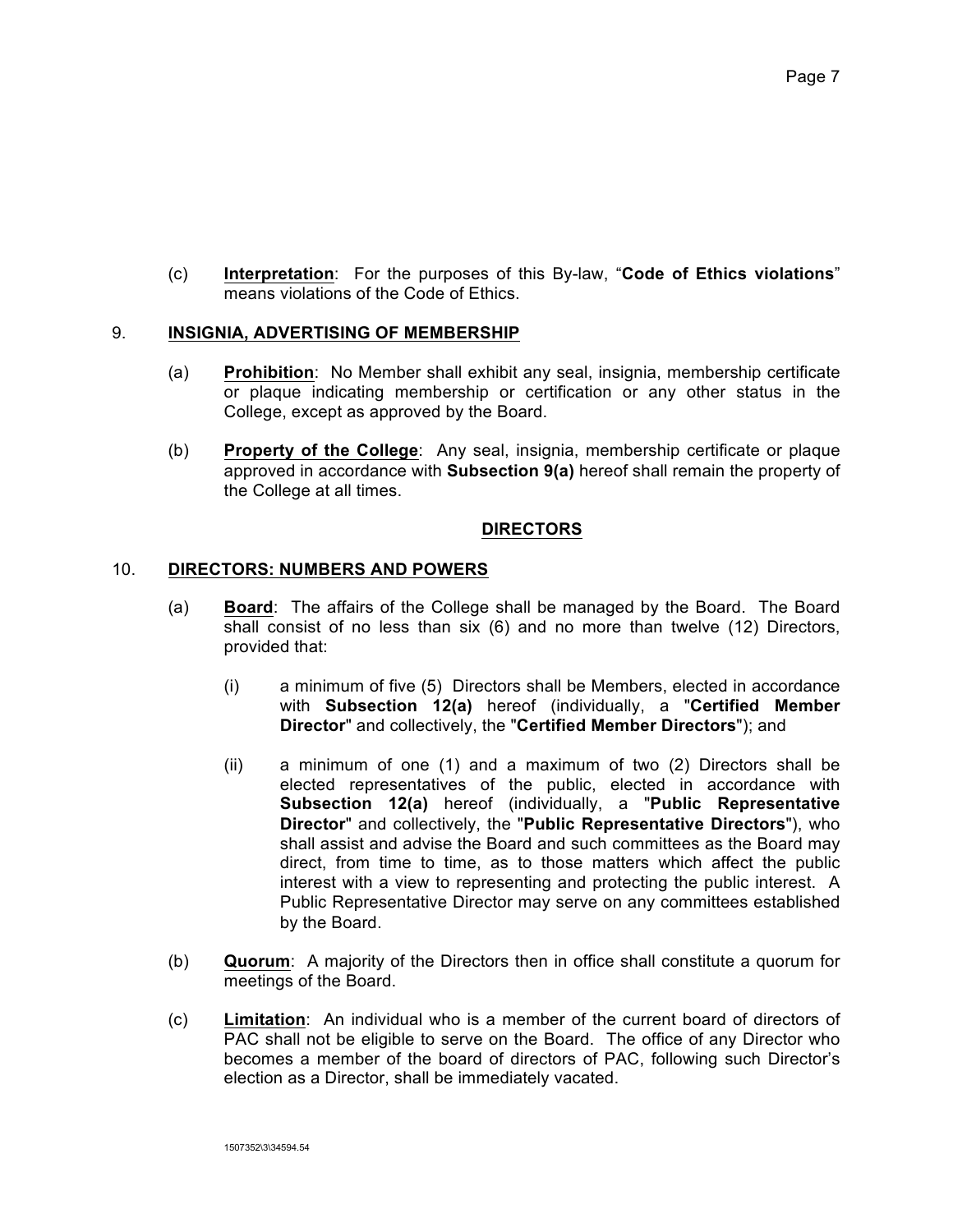## 11. **ELECTION OF DIRECTORS**

The Board shall be elected by the Members at the Annual Meeting, provided that Members shall elect only as many Directors as are necessary to conform with the minimum and maximum numbers of Directors as are set out in **Subsection 10(a)** hereof.

## 12. **DIRECTORS' TERM OF OFFICE**

- (a) **Term**: Directors shall be elected at the Annual Meeting to hold office for the terms provided below:
	- (i) the Public Representative Director(s) will hold office for a two (2) years' term; and
	- (ii) the Certified Member Directors will hold office for a three (3) years' term.
- (b) **Maximum Term**: A Director shall serve a maximum of two (2) consecutive terms unless the Director's successor cannot be duly elected or appointed, or, if special exemption is granted, by resolution of the Board.

## 13. **VACATION OF OFFICE OF DIRECTOR**

- (a) **Vacation of Office**: The office of a Director shall become vacated:
	- (i) if by notice in writing to the Secretary, the Director resigns the office, and such resignation, if not effective immediately, becomes effective in accordance with its terms;
	- (ii) if an order is made declaring the Director to be mentally incompetent or incapable of managing the Director's own affairs;
	- (iii) if the Director becomes bankrupt or a receiving order is made against the Director or the Director makes an assignment under the Bankruptcy and Insolvency Act (Canada) or any statute that may be substituted therefor;
	- (iv) except for a Public Representative Director, if the Director's membership in the College is revoked for any reason;
	- (v) except for a Public Representative Director, if the Director becomes a Non-practicing Member at any time during the Director's term of office; or
	- (vi) if the Director offers educational activities, pursuant to **Section 22(b)** hereof;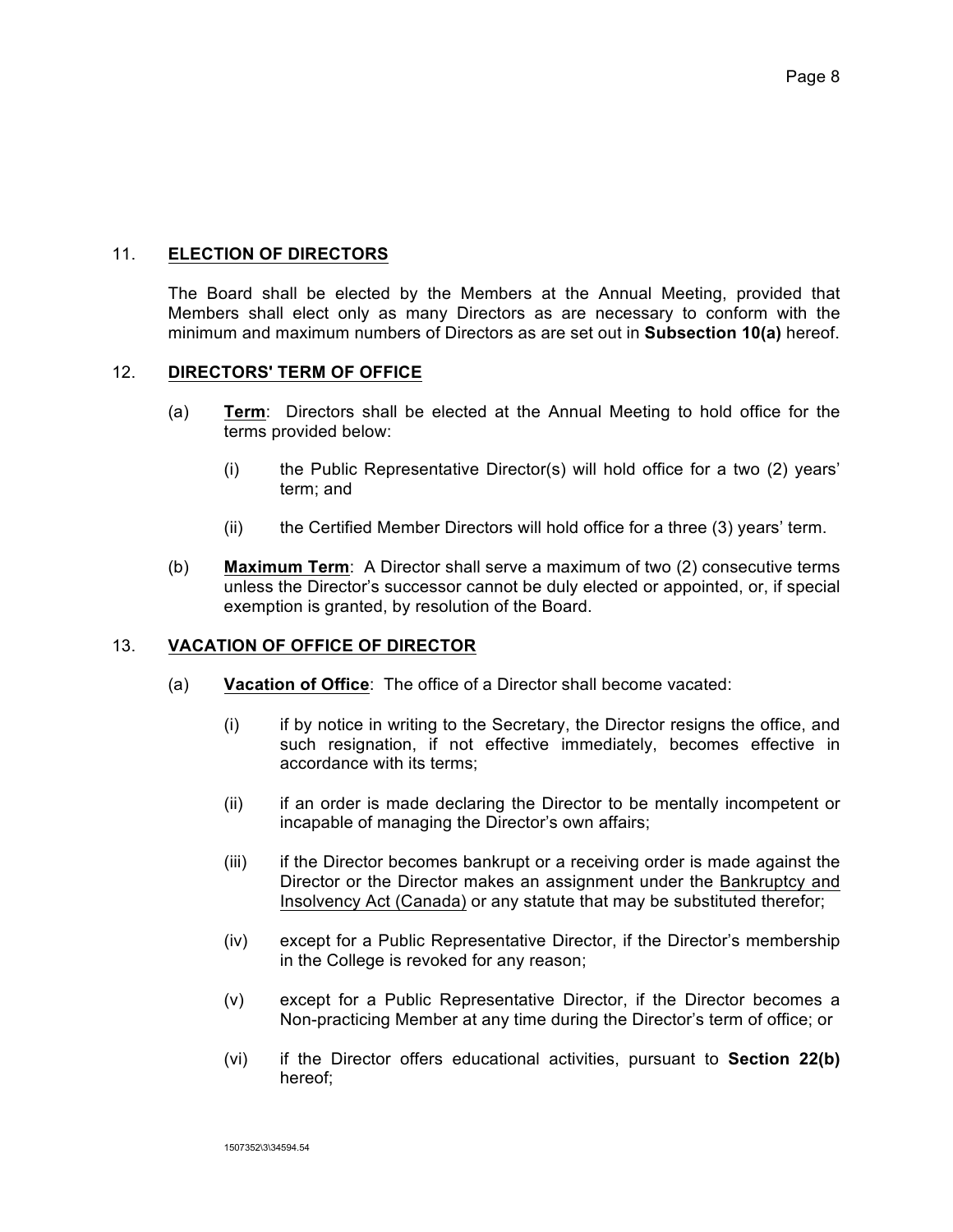- (vii) if the Director becomes a member of the board of directors of PAC;
- (viii) if the Director is convicted of any criminal offence; or
- (ix) on the Director's death.
- (b) **Filling a Vacancy**: In the event of any vacancy occurring in the Board:
	- (i) the Board reserves the right, provided there is a quorum of the Board, to appoint a Member to fill such vacancy as it sees fit to do so, provided that if there is not a quorum of the Board, the remaining Directors shall call a Special General Meeting of the Members to fill the vacancy; and
	- (ii) otherwise, such vacancy shall be filled by the Members at the next Annual Meeting.

Any Director appointed or elected to fill any such vacancy shall hold office for the unexpired term of the Director so vacating office.

## 14. **REMOVAL OF DIRECTORS**

The Members or the Board, may, by resolution passed by a majority of the votes cast at a Special General Meeting or a Board meeting where notice specifying the intention to pass such a resolution has been given to all Members, remove any Director before the expiration of such Director's term of office and may, by a majority of the votes cast at such meeting, elect any Member qualified to serve in such Director's stead pursuant to this By-law, for the remainder of such removed Director's term. A Director may also be removed from the Board pursuant to **Section 18** hereof.

## 15. **PLACE OF BOARD MEETINGS**

Meetings of the Board may be held either at the head office of the College or at any other place within Canada.

## 16. **NOTICE OF BOARD MEETINGS**

- (a) **Calling of a Meeting**: A meeting of the Board may be convened at any time by the Chair, or by any three (3) Directors.
- (b) **Notice**: Notice of any meeting of the Board stating the day, hour and place of meeting shall be given to each Director in person, or by mail, facsimile or e-mail transmission, at each Director's last known post-office address, facsimile transmission number or e-mail address, at least ten (10) business days before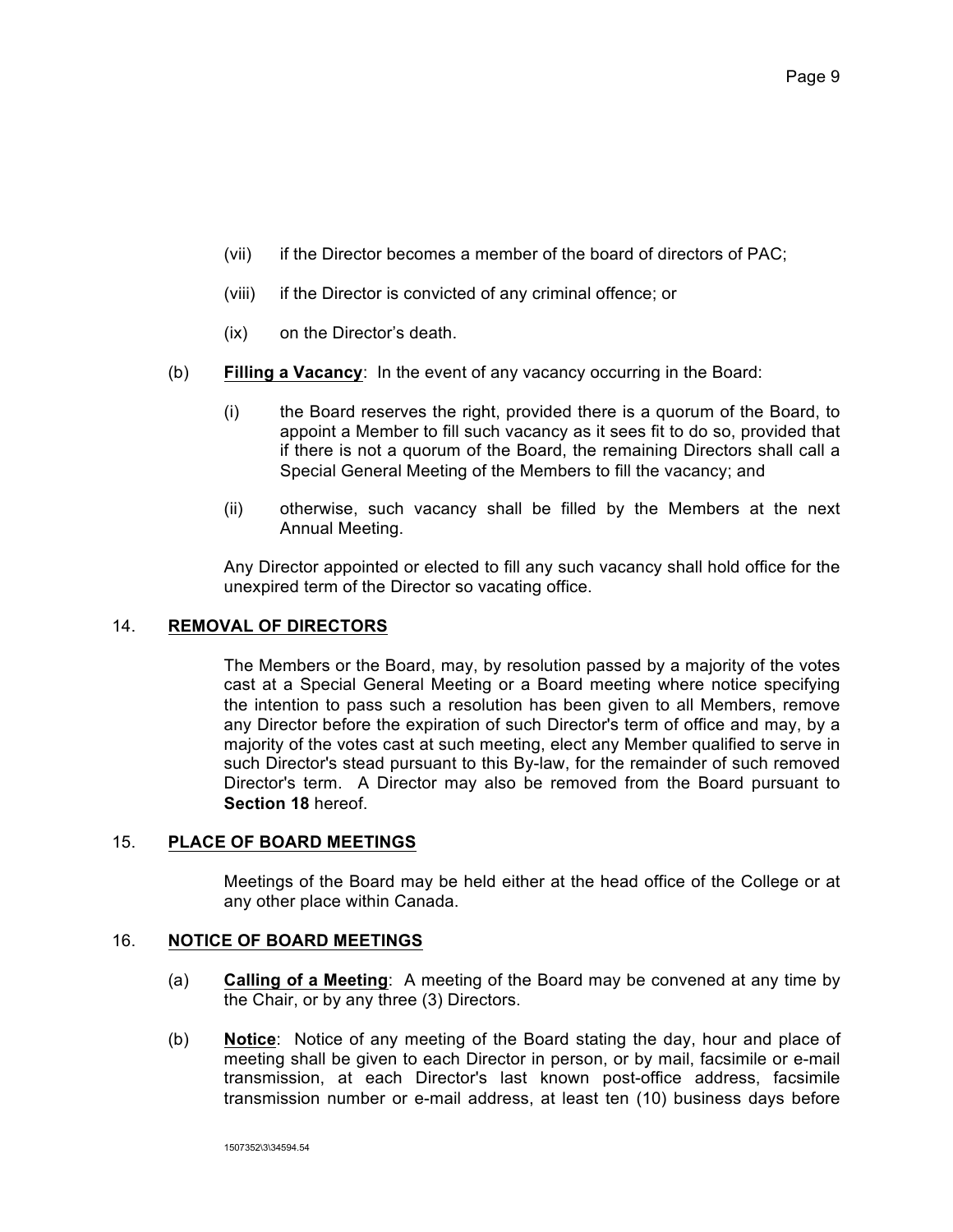the meeting is to take place, provided always that meetings of the Board may be held at any time without formal notice if all the Directors are present or those absent have waived notice or have signified their consent in writing to the meeting being held in their absence. Notice of any meeting or any irregularity in any meeting or in the notice thereof may be waived by any Director and such waiver may be validly given either before or after the meeting to which such waiver relates.

(c) **No Notice**: For the first meeting of the Board to be held immediately following the election of the Board at an Annual Meeting, a Special General Meeting at which a Director is elected to fill a vacancy in the Board, or for a meeting of the Board at which a Director is elected to fill a vacancy in the Board, no notice of such meeting shall be necessary to such newly elected or appointed Director or Directors in order for the meeting to be duly constituted, provided that a quorum of the Board is present.

## 17. **OMISSION OF NOTICE OF BOARD MEETINGS**

The accidental omission to give notice of any meeting or the non-receipt of a notice which was sent, by any Director, shall not invalidate any resolution passed or any proceedings taken at any meeting of the Board to which such notice relates.

## 18. **ATTENDANCE AT BOARD MEETINGS**

Directors shall attend all meetings of the Board, unless excused by the Chair. Failure to attend three (3) meetings within a term as Director, without sufficient reason, or excuse by the Chair, may result in a Director's removal from office.

## 19. **VOTING AT BOARD MEETINGS**

Unless otherwise indicated in this By-law or in the Act, questions arising at any meeting of the Board shall be decided by a majority of votes, provided a quorum is present. In case of an equality of votes, the Chair shall cast the deciding vote. All votes at any such meeting shall be taken by a show of hands, by assent or dissent. The vote may be by ballot if so demanded by any Director present. A declaration by the Chair that a resolution has been carried and an entry to that effect in the minutes shall be admissible in evidence as prima facie proof of the fact, without proof of the number or proportion of the votes recorded in favour of or against such resolution.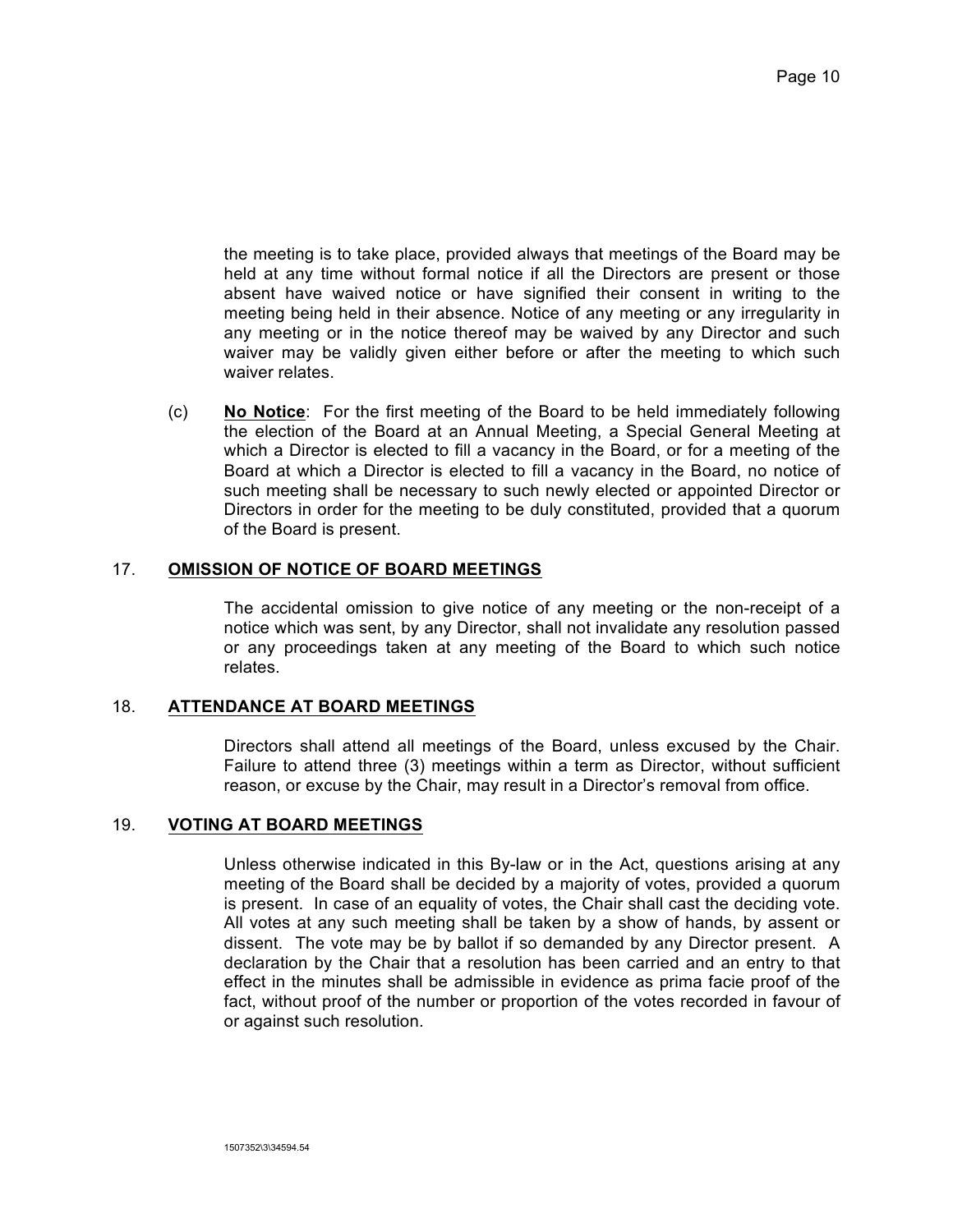## 20. **PARTICIPATION IN MEETING BY OTHER MEANS**

Pursuant to Subsection 136(7) of the Act, if all the Directors consent, a Director may participate in a meeting of the Board or of a committee of the Board by means of such telephonic, electronic or other communication facilities that permit all persons participating in the meeting to hear each other and a Director participating in such a meeting by such means is deemed to be present at the meeting. Any such consent shall be effective whether given before or after the meeting to which it relates and may be given with respect to all meetings of the Board and of committees of the Board held while a Director holds office. At the commencement of each meeting at which a Director is participating by telephonic, electronic or other communication facility, such Director so participating shall clearly indicate the Director's attendance and the secretary of the meeting shall maintain a record of the meeting of the Directors so participating. The vote of any Director who participates in a meeting by other means pursuant to this **Section 20** shall be made by a verbal or electronic vote, as the case may be, with each Director so participating responding affirmatively, negatively or abstaining after the Director's name is called by the chair or secretary of the meeting.

## 21. **WRITTEN RESOLUTIONS**

Subject to the Act, a resolution in writing signed by all the Directors entitled to vote on that resolution at a meeting of the Board or a resolution in writing signed by all the Members entitled to vote on that resolution at a meeting of the Members is as valid as if it had been passed at a meeting of the Board or a meeting of the Members, respectively, and may be signed by facsimile transmission or other form of recorded communication tested prior to transmission. Such resolutions in writing satisfy all the requirements of the articles of continuance and the by-laws of the College including, without limitation, this By-law relating to meetings of the Board or the Members.

## 22. **CONFLICT OF INTEREST**

- (a) **Obligations**: Each Director shall:
	- (i) fully disclose any potential conflict of interest; and
	- (ii) not directly or indirectly receive any profit from such Director's position.
- (b) **Prohibition**: For greater certainty, any individual providing education to individuals studying to obtain a designation from the College, shall not be permitted to be a Director during the time period in which such individual is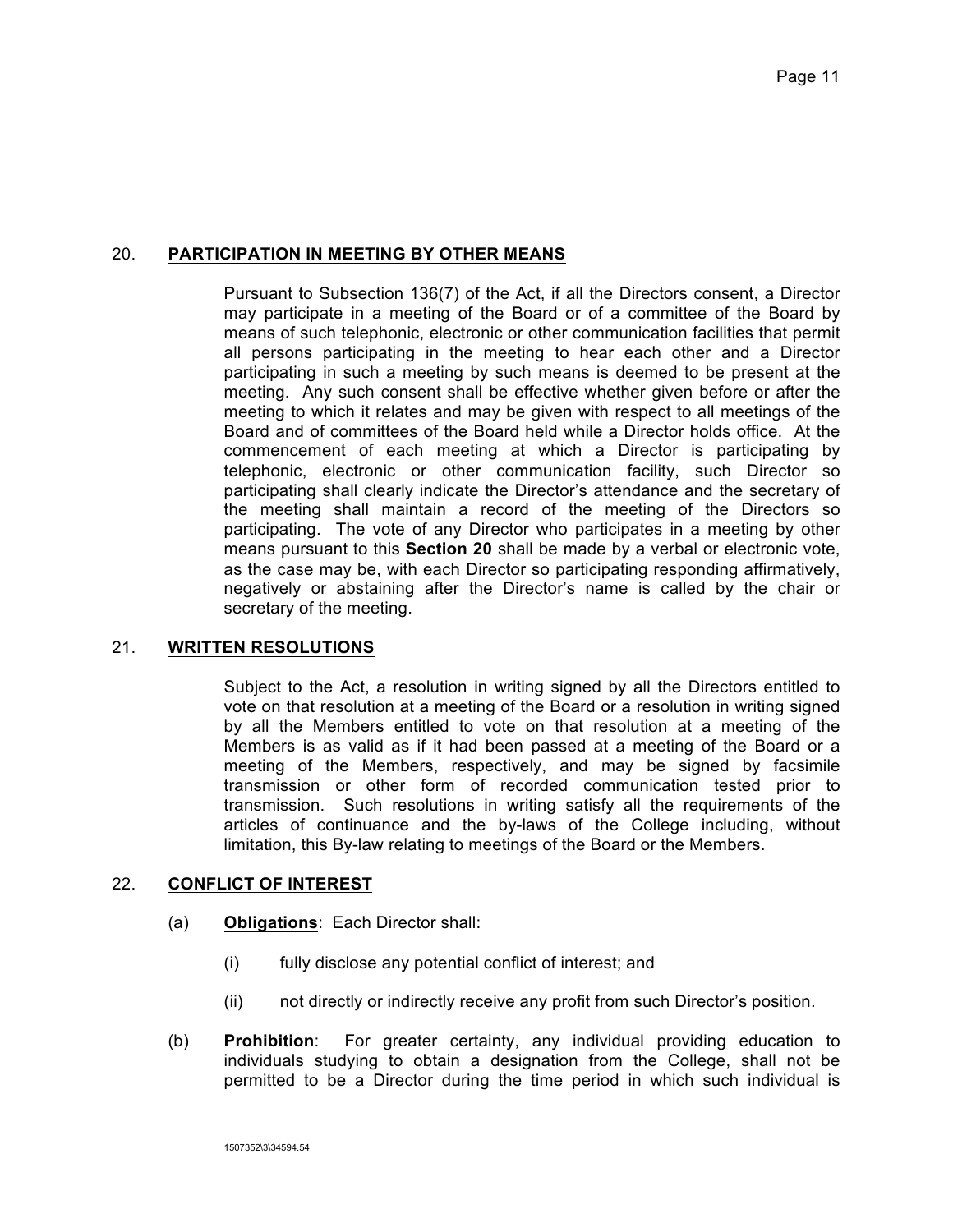providing such education, and for six (6) months following the cessation of such individual providing such education.

## 23. **REMUNERATION OF DIRECTORS**

- (a) **No Remuneration:** The Directors shall serve without remuneration and no Director shall directly or indirectly receive any profit from such Director's position as such, provided that a Director may be reimbursed for reasonable expenses incurred by such Director in the performance of the Director's duties.
- (b) **Exception:** If any Director serves as an Officer, or otherwise is employed by, or performs services for the College, otherwise than as a Director or Officer, or is a member of a firm or shareholder, director or officer of a company which is employed by, or performs services for, the College, this **Section 23** shall not disentitle such Director from receiving reasonable remuneration for such services, as such, provided that the Board shall, in all instances, determine by resolution whether or not reasonable remuneration shall be paid to the individual.

## 24. **INDEMNITIES TO DIRECTORS AND OTHERS**

Every Director or Officer or other person who has undertaken or is about to undertake any liability on behalf of the College, and such Director or Officer's heirs, executors, administrators, estates and effects, respectively, shall, from, time to time, and at all times, be indemnified and saved harmless, out of the funds of the College, from and against:

- (a) all costs, charges and expenses whatsoever which such Director, Officer or other person sustains or incurs in or about any action, suit or proceeding which is brought, commenced or prosecuted against such Director, Officer or other person, for or in respect of any act, deed, matter or thing whatsoever made, done or permitted by such Director, Officer or other person, in or about the execution of the duties of such Director, Officer or other person's office or in respect of any such liability;
- (b) all other costs, charges and expenses which such Director, Officer or other person sustains or incurs in or about or in relation to the affairs thereof, except such costs, charges or expenses as are occasioned by such Director, Officer or other person's own willful neglect or default; and
- (c) the College may purchase and maintain insurance for the benefit of individuals, in their capacity as Directors or Officers.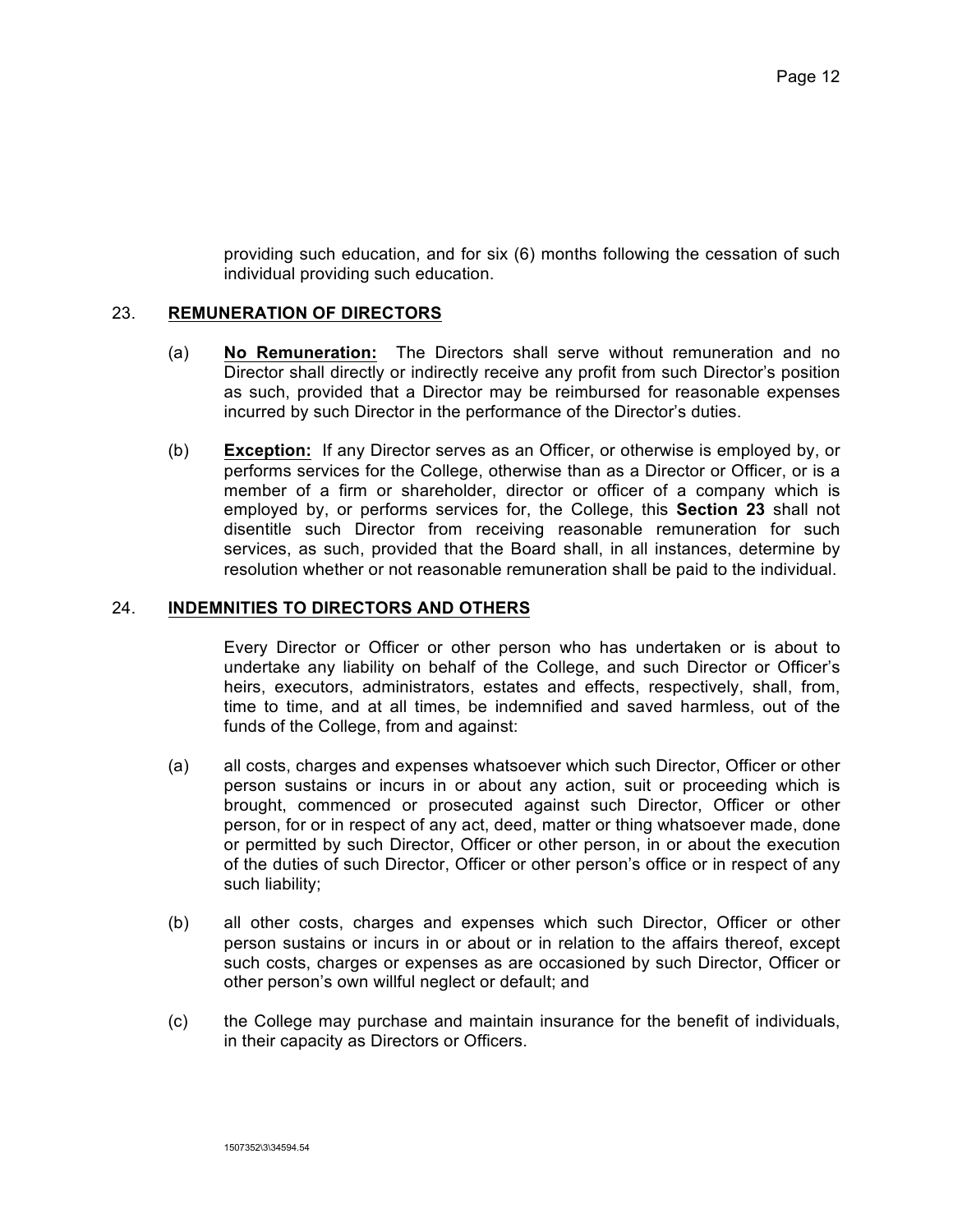## 25. **FOR THE PROTECTION OF DIRECTORS AND OFFICERS**

- (a) **No Liability**: No Director or Officer shall be liable for the acts, receipts, neglects or defaults of any other Director or Officer or employee or for joining in any receipt or act for conformity or for any loss, damage or expense suffered or incurred by the College through the insufficiency or deficiency of title to any property acquired by the College or for or on behalf of the College or for the insufficiency or deficiency of any security in or upon which any of the monies of, or belonging to, the College shall be placed out or invested or for any loss or damage arising from the bankruptcy, insolvency or tortious act of any person or firm, including any person, firm or corporation with whom or which any monies, securities or effects shall be lodged or deposited, or any loss, conversion, misapplication or misappropriation of or any damage resulting from any dealings with any monies, securities or other assets belonging to the College or for any other loss, damage or misfortune whatever which may happen in the execution of the duties of the Director or Officer's respective office or trust or in relation thereto, unless the same shall happen by or through such Director or Officer's own wrongful and willful act or through Director or Officer's own wrongful and willful neglect or default.
- (b) **Board Approval**: The Board shall not be under any duty or responsibility in respect of any contract, act or transaction whether or not made, done or entered into in the name of or on behalf of the College, except such as shall have been submitted to and authorized or approved by the Board.

## 26. **POWERS OF DIRECTORS**

The Board may exercise all such powers and do all such acts and things as may be exercised or done by the College and are not by the by-laws of the College or by statute expressly directed or required to be done by the College at a meeting of the Members. For greater certainty, and without limiting the generality of the foregoing:

- (a) the Board may enact or make revisions to various rules and procedures of the College, including, without limitation, the Code of Ethics or any replacement or successor document; and
- (b) the Board may, from time to time, delegate to and retain an Executive Director or delegate to such one or more of the Directors and Officers or committees of the College, as may be designated by the Board, all or any of the powers conferred upon the Board pursuant to the Act or any articles of continuance or by-laws of the College, to such extent and in such manner as the Board shall determine at the time of each such delegation, provided that the Board shall not delegate any authority or power exclusively conferred on it by the Act.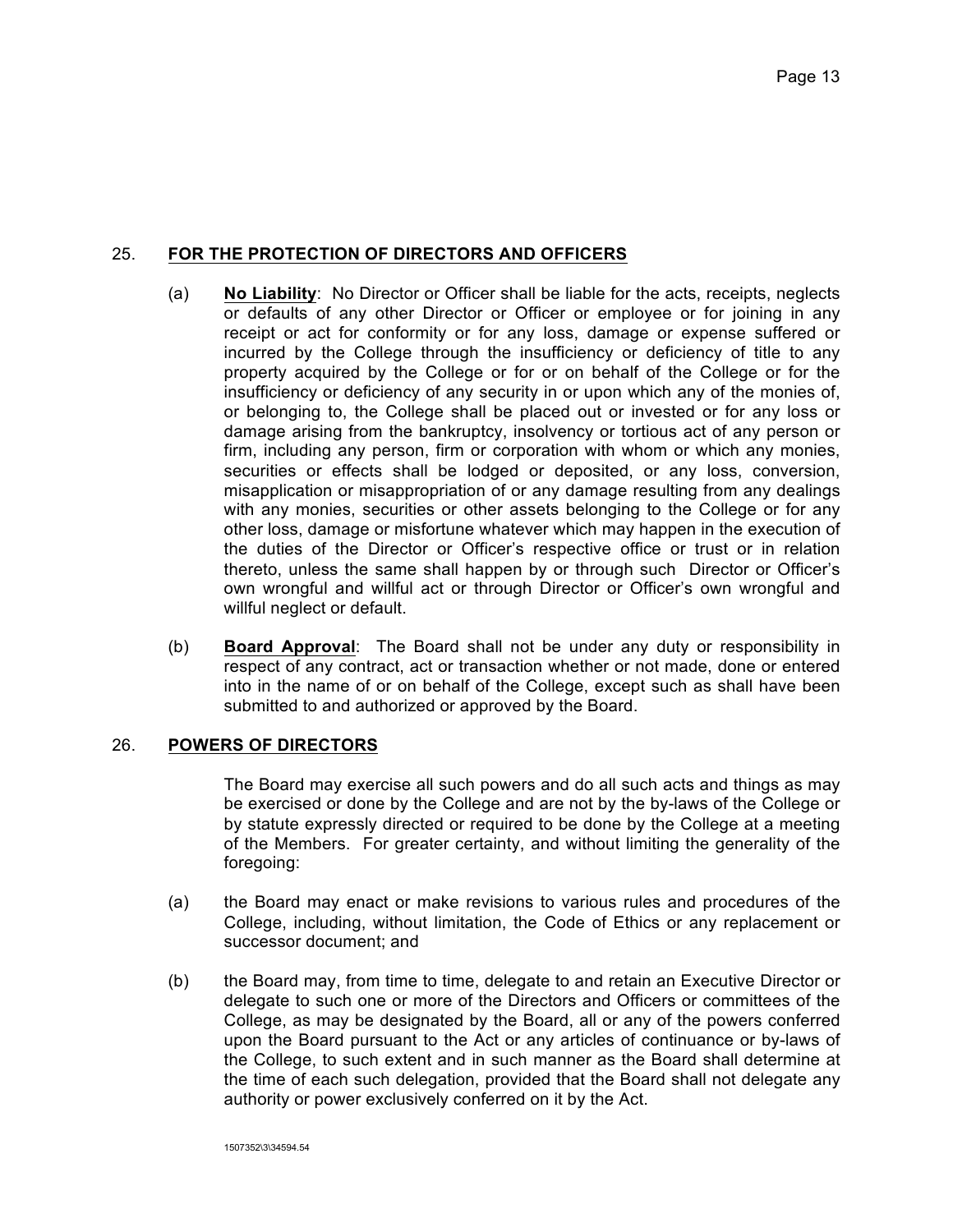## **OFFICERS**

## 27. **ELECTION AND APPOINTMENT OF OFFICERS**

- (a) **Officers**: The officers of the College shall consist of:
	- (i) the Chair;
	- (ii) the Vice Chair;
	- (iii) the Secretary/Treasurer; and
	- (iv) such other officers as the Board may determine by resolution, from time to time,

(each, an "**Officer**").

- (b) **Restriction**: No person may hold more than one office at any given time.
- (c) **Election**: The Officers shall be appointed by the Board from among the then current Directors at the first meeting of the Board after each Annual Meeting, provided that in default of such election, the then current Officers, being members of the Board, shall hold office until their successors are elected.
- (d) **Other Officers**: The other Officers appointed pursuant to **Paragraph 27(a)(iv)** hereof need not be Directors and in the absence of written agreement to the contrary, the appointment of all Officers shall be settled, from time to time, by the Board.

## 28. **REMUNERATION AND REMOVAL OF OFFICERS**

The Board may fix the remuneration, if any, to be paid to Officers. All Officers, in the absence of agreement to the contrary, shall be subject to removal by resolution of the Board at any time, with or without cause.

## 29. **DELEGATION OF DUTIES OF OFFICERS**

In case of the absence or inability to act of any Officer, or for any other reason that the Board may deem sufficient, the Board may delegate all or any of the powers of such Officer to any other Officer or to any Director.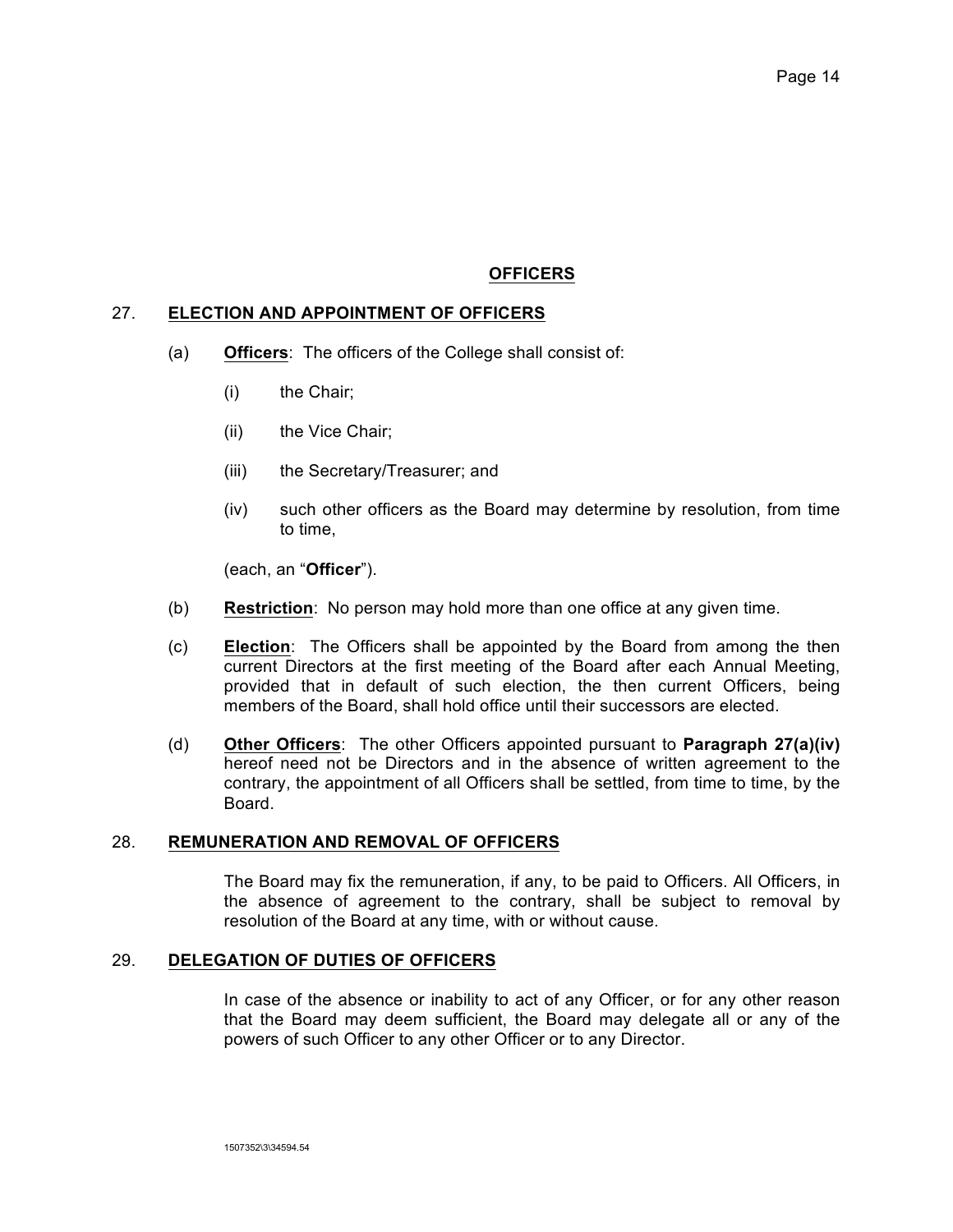## 30. **OFFICER VACANCIES**

If the office of an Officer becomes vacant by reason of that Officer's death, resignation, disqualification as a result of professional misconduct or unethical behaviour, incapacity or unwillingness to carry out the duties of such Officer, the Board may appoint an Officer to fill such vacancy from the Board.

## 31. **TERM OF OFFICE OF OFFICERS**

Officers shall be elected or appointed by the Board for a two (2) years' term at the first meeting of the Board following the Annual Meeting. Officers shall be entitled to hold office for a maximum of two (2) consecutive terms, unless the Board, in its sole discretion, passes a resolution authorizing an Officer to hold office for a period in excess of two (2) consecutive terms.

## 32. **DUTIES OF OFFICERS**

Officers shall have such authority and shall perform such duties as the terms of their engagement call for, or as are from time to time prescribed by a resolution of the Board.

## **DOCUMENTS AND TRANSACTIONS**

## 33. **EXECUTION OF DOCUMENTS**

- (a) **Execution**: Deeds, transfers, assignments, contracts, obligations, certificates and other instruments may be signed on behalf of the College by any two (2) of the Chair, Vice Chair, the Secretary/Treasurer or the registrar of the College appointed by the Board (the "**Registrar**").
- (b) **Direction**: The Board may from time to time direct the manner in which, and the person or persons by whom, any particular instrument or class of instruments may or shall be signed.
- (c) **Seal**: Any signing officer may affix the corporate seal to any instrument requiring the same.
- (d) **Authorization**: In particular, without limiting the generality of the foregoing, any two (2) of the Directors and/or Officers are authorized to sell, assign, transfer, exchange, convert, or convey any and all shares, bonds, debentures, rights, warrants or other securities owned by or registered in the name of the College and to sign and execute under the corporate seal of the College or otherwise, all assignments, transfers, conveyances, powers of attorney and other instruments that may be necessary for the purpose of selling, assigning, transferring,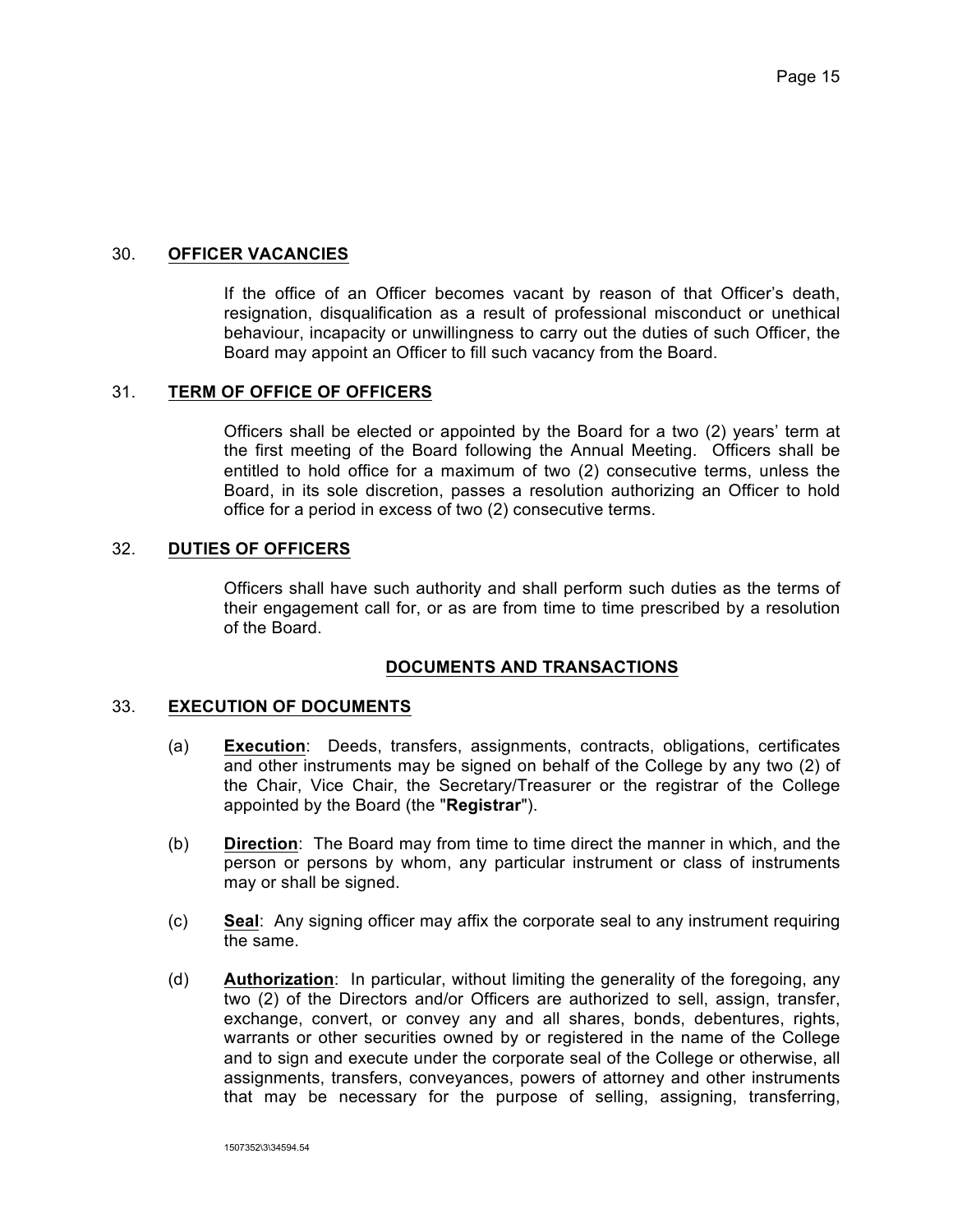exchanging, converting or conveying any such shares, bonds, debentures, rights, warrants or other securities provided that any of such two (2) Directors and/or Officers must receive the approval of the Board prior to exercising any of the powers conferred upon them by this **Subsection 33(d)**.

(e) **Interpretation**: The term "**other instruments**" as used in this By-law shall include deeds, mortgages, hypothecs, charges, conveyances, transfers and assignments of property, real or personal, immovable or movable, powers of attorney, agreements, releases, receipts and discharges for the payment of money or other obligations, conveyances, transfers and assignments of shares, bonds, debentures, or other securities and all paper writings.

## 34. **CHEQUES, DRAFTS, NOTES, ETC.**

All cheques, drafts or orders for the payment of money and all notes and acceptances and bills of exchange shall be signed by such Officer, Director, or other person designated by the Board for that purpose, in accordance with **Section 33** hereof, and in such a manner as the Board may from time to time designate by resolution.

## **MEETINGS OF MEMBERS**

## 35. **ANNUAL MEETING OF THE MEMBERS**

The Annual Meeting shall be held at such time and place as the Board may by resolution determine. At Annual Meetings, there shall be presented a report of the Board with respect to the affairs of the College for the previous year, a financial statement of the College together with an audit on same conducted by a duly qualified accounting firm (the "**Accountant**") and such other information or reports relating to the College's affairs as the Board may determine.

## 36. **SPECIAL GENERAL MEETING OF THE MEMBERS**

Other meetings of the Members (to be known as "**Special General Meetings**") may be convened by:

- (a) order of the Chair, the Registrar or the Board, to be held at any date and time; or
- (b) five (5%) percent or more voting Members requisitioning a Special General Meeting.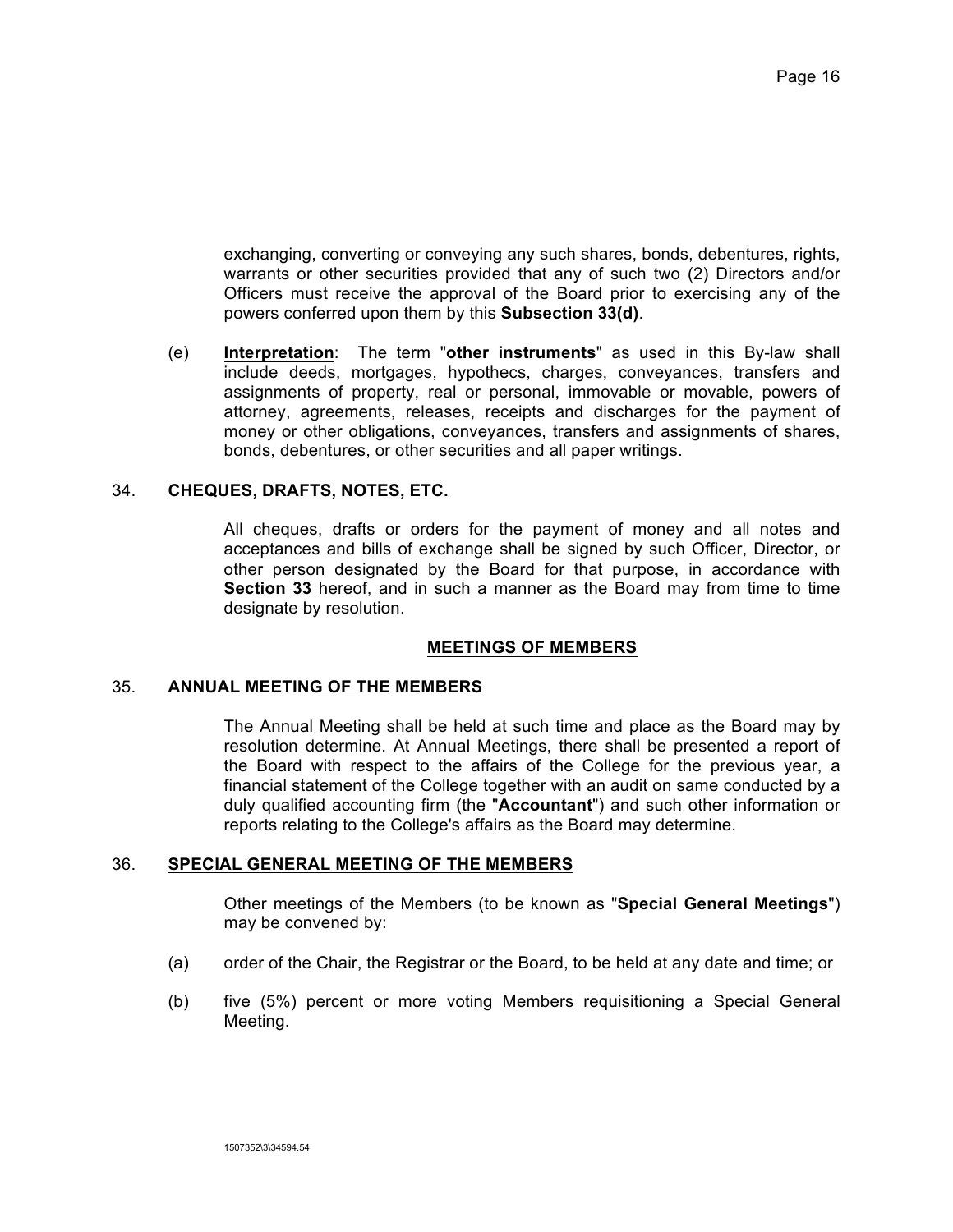## 37. **QUORUM FOR MEETING OF THE MEMBERS**

- (a) **Quorum**: Ten (10%) percent of Members entitled to vote at a meeting of the Members pursuant to this By-law shall constitute a quorum of any meeting of the Members for all purposes.
- (b) **Prohibition**: No business shall be transacted at any meeting of the Members, unless the requisite quorum is present at the commencement of such business.

## 38. **NOTICE OF MEETING OF THE MEMBERS**

- (a) **Giving of Notice**: Notice of the time and place of a meeting of the Members shall be given to each Member entitled to vote at the meeting by the following means:
	- (i) by mail, courier or personal delivery to each Member entitled to vote at the meeting, during a period of twenty-one (21) to sixty (60) days before the day on which the meeting is to be held; or
	- (ii) by telephone, email or similar means to each Member entitled to vote at the meeting, during a period of twenty-one (21) to thirty-five (35) days before the day on which the meeting is to be held.

Pursuant to Subsection 197(1) of the Act, a resolution passed by two-thirds (2/3) of the Members who vote on the question is required to make any amendment to these By-laws to change the manner of giving notice to Members entitled to vote at a meeting of the Members.

- (b) **Proxy**: Notice of any meeting shall remind a Member of the Member's right to vote by proxy.
- (c) **Special Business**: In the event that special business is to be conducted at the meeting, the notice calling the meeting shall contain sufficient information of such business to allow the Members to make a reasoned judgment as to their vote at such meeting.
- (d) **Waiver of Notice**: A meeting of the Members may be held at any time and place without notice if all Members entitled to vote thereat are present in person or represented by proxy, or if those not present or represented by proxy waive notice or otherwise consent to such meeting being held, in writing, and at such meeting any business may be transacted which the College, at a meeting of the Members, may transact.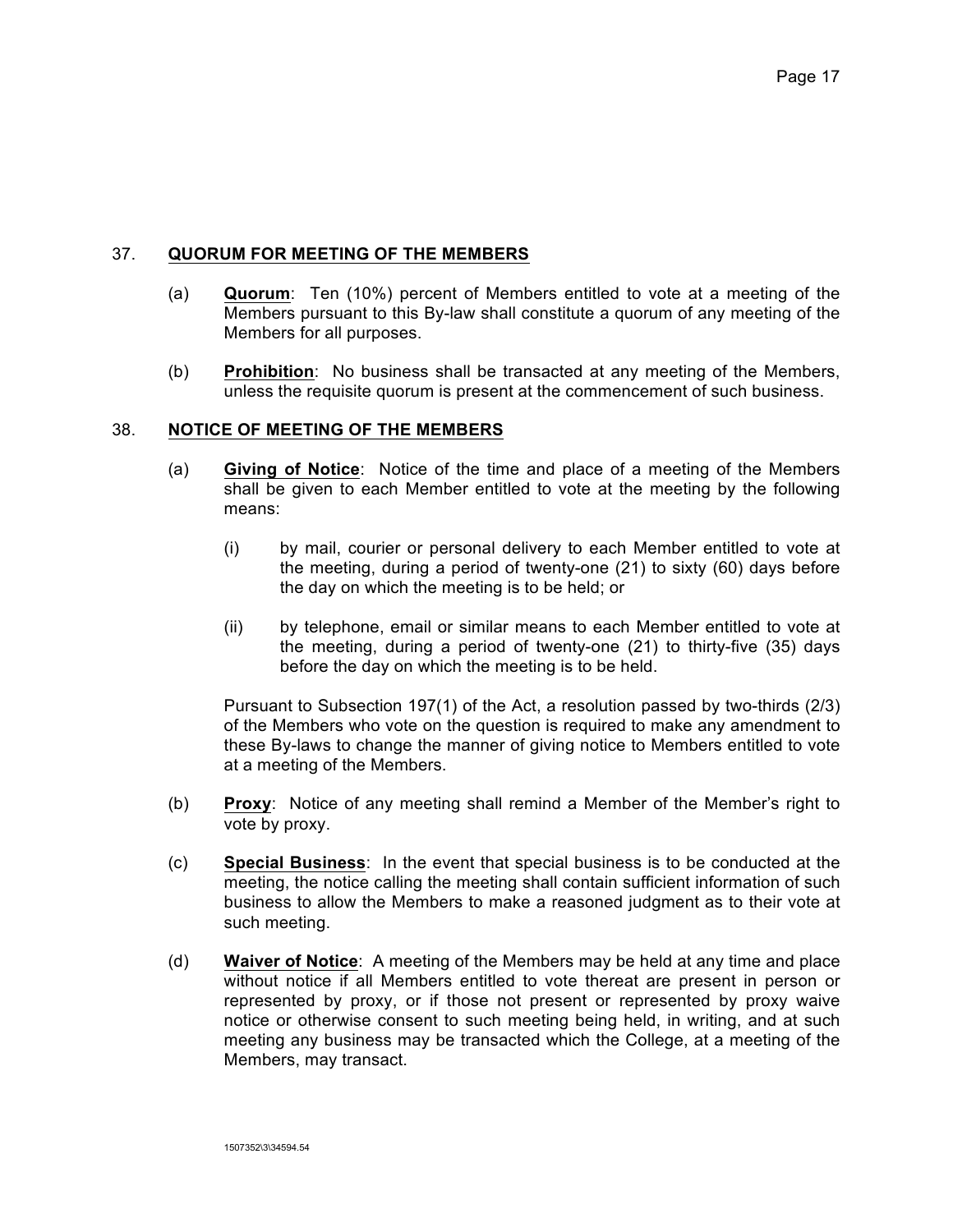## 39. **OMISSION OF NOTICE FOR MEETING OF THE MEMBERS**

The accidental omission to give notice of any meeting or the non-receipt of any notice by any Member or Members or by the Accountant shall not invalidate any resolution passed or any proceedings taken at any meeting of the Members.

## 40. **VOTING AT MEETINGS OF THE MEMBERS**

- (a) **Entitlement**: Each Member shall be entitled to one (1) vote at any meeting of the Members, provided that:
	- (i) no Member shall be entitled to vote unless the Member has paid all dues or fees, if any, then payable by the Member; and
	- (ii) no Non-practicing Member shall be eligible to vote at any meeting of the Members.
- (b) **Voting, Generally**: Unless otherwise required by the Act or this By-law, all questions shall be determined by a majority of votes cast at a meeting of the Members, provided a quorum is present. The Board may, in its sole discretion, allow voting by either secret ballot, standing poll, show of hands or voice response.
- (c) **Participation in Meeting by other Means**: Pursuant to Subsection 159(4) of the Act, any person entitled to attend a meeting of the Members may participate in the meeting by means of a telephonic, an electronic or other communication facility that permits all participants to adequately communicate with each other during the meeting, if the College makes such a communication facility available. A person so participating in a meeting shall be deemed to be present at the meeting. The vote of any Member who participates in a meeting by other means pursuant to this **Subsection 40(c)** shall be made by a verbal or electronic vote, as the case may be, provided that all votes shall be gathered in a manner that permits their subsequent verification, and permits the tallied votes to be presented to the College without it being possible for the College to identify how each Member voted.
- (d) **Proxy and Mail**: Subject to **Subsection 38(b)** hereof, proxy voting and voting by mail shall be permitted only by resolution of the Board where circumstances warrant.Proxy voting shall be permitted only with the written authorization of a Member designating his or her alternate who shall be a Member. Such authorization must be received by the College's office at least fifteen (15) days prior to the meeting at which the vote will be conducted. Procedures for voting by mail shall be determined by resolution of the Board at the time that the mail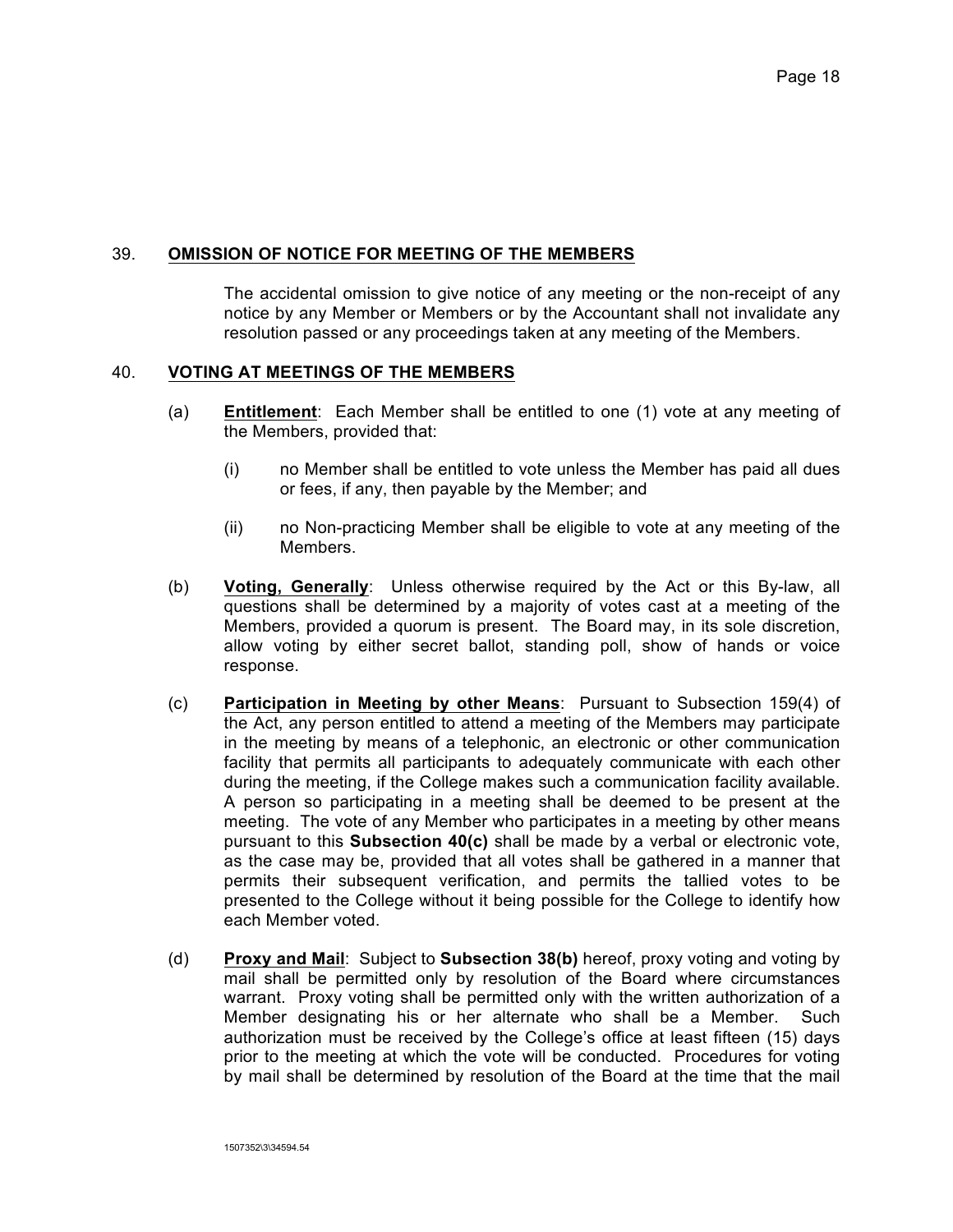vote is deemed necessary. Mail voting is acceptable except where the Act requires a meeting.

(e) **Declaration by Chair**: At any meeting, unless a poll is held, a declaration by the Chair that a resolution has been carried, or carried unanimously or by a particular majority, or lost, or not carried by a particular majority, shall be conclusive evidence of the fact without proof of the number or proportion of votes recorded in favour of or against the motion.

## 41. **MEETING CHAIR**

The Chair shall act as chair at any meeting of the Members. In the absence of the Chair, the Vice Chair shall act as chair at any meeting of the Members, and in the absence of both of the Chair and the Vice Chair, the Secretary/Treasurer shall act as chair at any meeting of the Members. If none of the Chair, the Vice Chair or the Secretary/Treasurer is present, the Members present shall choose another Director as chair and, if no Director is present or if all the Directors present decline to act as chair, the Members present shall choose one of the Members present to act as chair.

## 42. **POLLS**

If a poll be demanded, the question shall be decided by a majority of votes given by the Members present and such poll shall be taken in such manner as the Chair shall direct and the result of such poll shall be deemed to be the resolution of the meeting at which the poll was demanded. A demand for a poll may be withdrawn.

## 43. **CALLING MEETINGS BY OTHER MEANS**

Pursuant to Subsection 159(5) of the Act, the Members may meet by telephonic, electronic or by other communication facilities that permit each Member to communicate adequately with each other, provided that:

- (a) the Board has passed a resolution addressing the mechanics of holding such a meeting and dealing specifically with how security issues should be handled, the procedures for establishing quorum and recording votes;
- (b) each Member has equal access to the specific means of communication to be used; and
- (c) each Member has consented in advance to meeting by telephonic, electronic or other communications facilities, using the specific means of communication proposed for the meeting.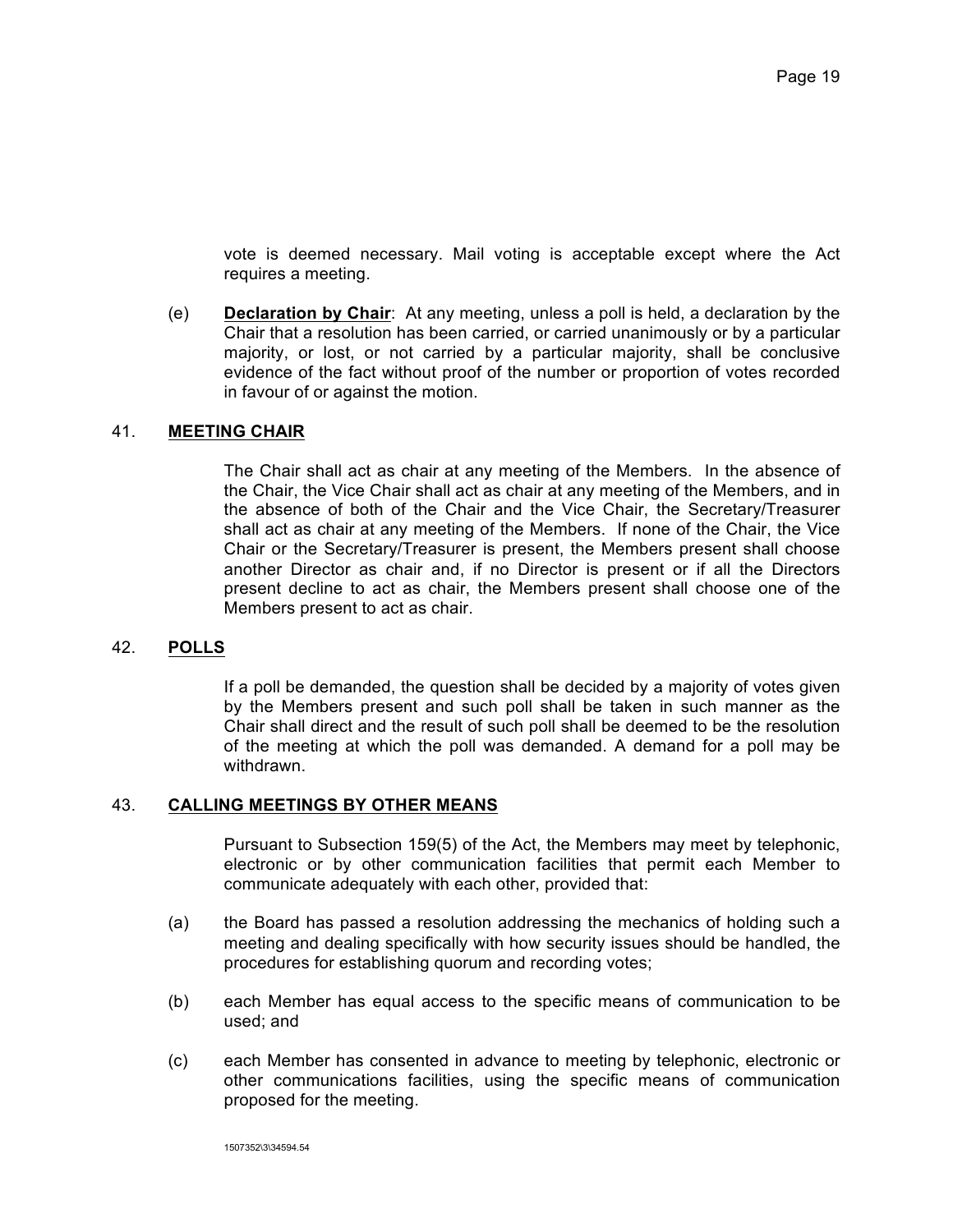## 44. **ADJOURNMENTS**

Any meetings of the Members or of the Board may be adjourned to any time and from time to time and such business may be transacted at such adjourned meeting as might have been transacted at the original meeting from which such adjournment took place. No notice shall be required of any such adjournment. Such adjournment may be made notwithstanding that no quorum is present.

#### **COMMITTEES**

## 45. **APPOINTMENT AND DUTIES OF COMMITTEES**

The Board may, from time to time, constitute such committees as it deems necessary and for such purposes and with such powers as may be prescribed by the Board. Any such committee may formulate its own rules of procedure, subject to such regulations or directions as the Board may prescribe, from time to time.

## **MISCELLANEOUS**

## 46. **FISCAL YEAR**

The fiscal year of the College shall terminate on the  $31<sup>st</sup>$  day of December, in each year, or on such other date as the Board may from time to time by resolution determine.

#### 47. **ENACTMENT, REPEAL AND AMENDMENT OF BY-LAWS**

- (a) In accordance with the provisions of Part 10 of the Act, by-laws of the College may be enacted, and such by-laws may be repealed or amended.
- (b) The Directors shall submit the by-law, amendment or repeal to the Members at the next meeting of the Members, and the Members may, by ordinary resolution, or if the Act so requires, a special resolution, confirm, reject or amend the by-law, amendment or repeal.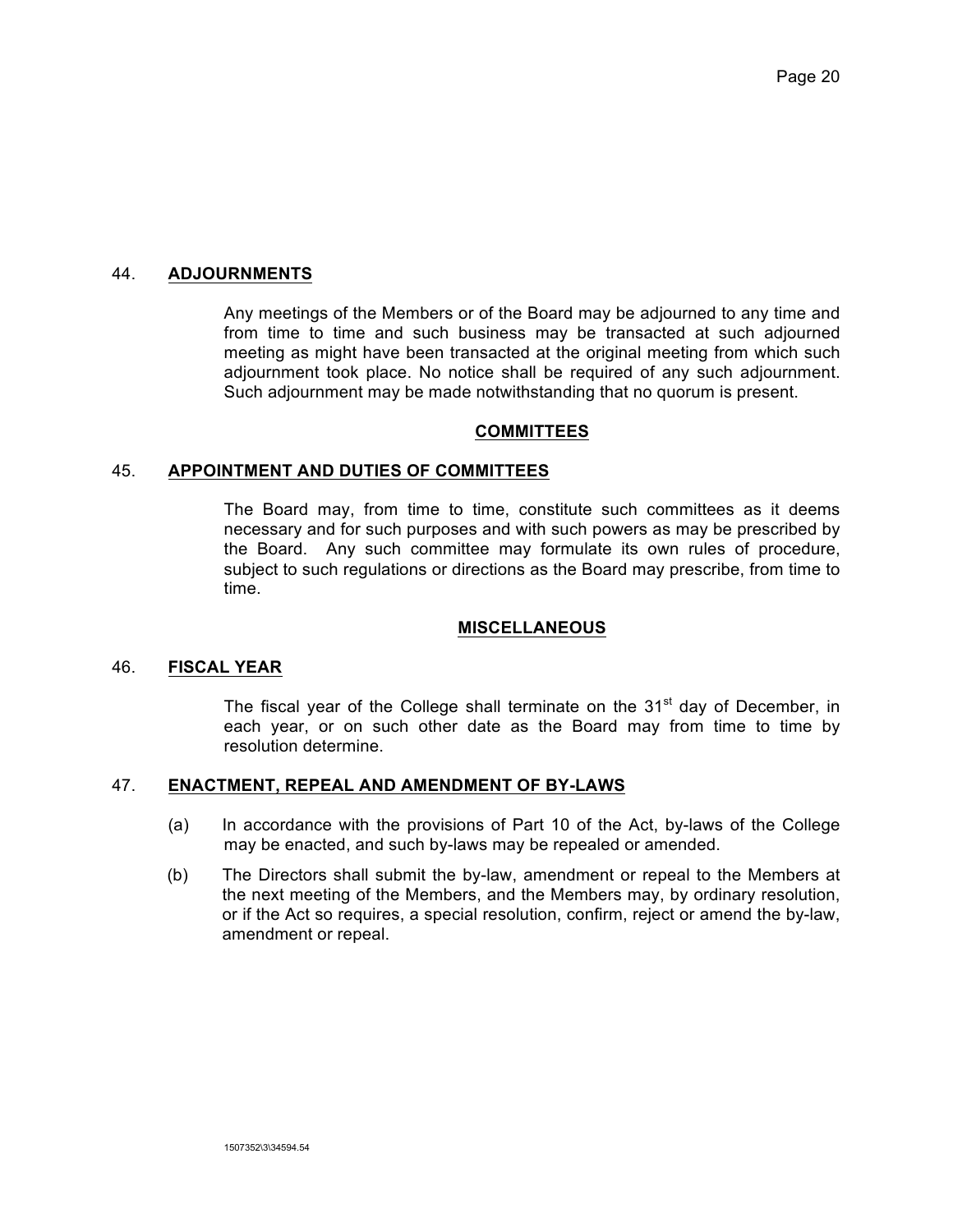## 48. **AUDIT**

The Members shall, at each Annual Meeting, appoint the Accountant to prepare and conduct an audit of the financial statements of the College, to hold office until the next Annual Meeting, provided that the Board may fill any casual vacancy in the office of the Accountant. The remuneration of the Accountant shall be fixed by the Board.

#### **NOTICES**

## 49. **SERVICE OF NOTICES**

Unless otherwise provided in this By-law, any notice given to any Member, Director or the Accountant shall be served in person, or by mail, facsimile or email transmission, at each Member's, Director's or the Accountant's last known post-office address, facsimile transmission number or e-mail address. With respect to every notice sent by mail, it shall be sufficient to prove that the envelope or wrapper containing the notice was properly addressed and put into a post office or into a post office box.

#### 50. **SIGNATURE TO NOTICES**

The signature to any notice may be written, stamped, typewritten or printed or partly written, stamped, typewritten or printed.

#### 51. **COMPUTATION OF TIME**

Where a given number of days' notice or notice extending over any period is required to be given, the day of service or posting of the notice shall not be counted in such number of days or other period but the day for which notice is given shall be so counted. Where the term "**business days**" is used in this Bylaw, it shall mean Mondays, Tuesdays, Wednesdays, Thursdays or Fridays except where such days fall on statutory holidays.

## 52. **PROOF OF SERVICE**

A certificate of the Officer in office at the time of the making of the certificate as to facts in relation to the mailing or delivery of any notice to any Member, Director, Officer or the Accountant or publication of any notice shall be conclusive evidence thereof and shall be binding on every Member, Director, Officer or the Accountant, as the case may be.